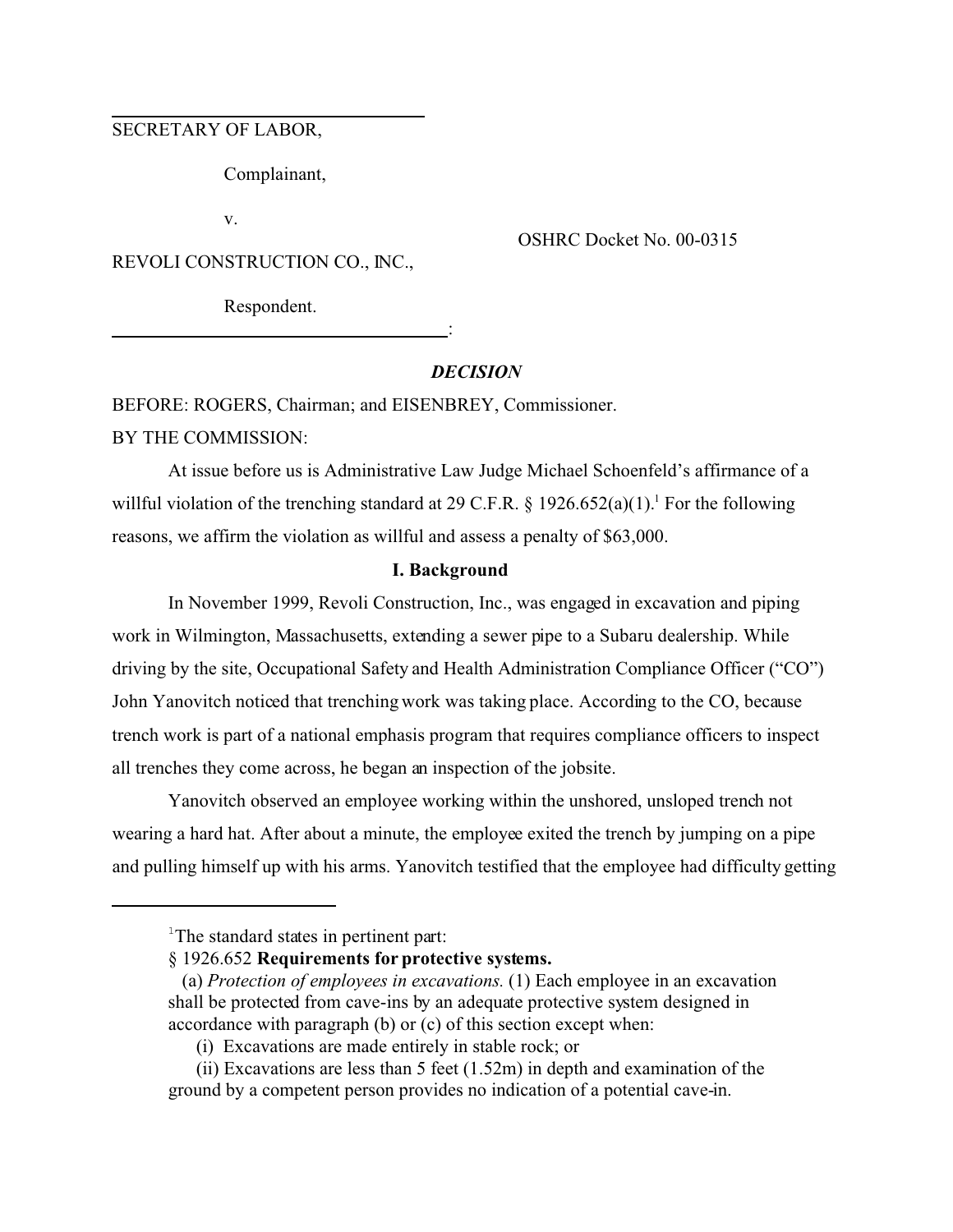out of the trench, as soil was slipping from under his hands. When the compliance officer arrived at the site, Joseph Kierstead, the foreman and backhoe operator, was sitting in the cab of his backhoe where he could observe the laborer in the trench. Kierstead told CO Yanovitch that the employee was in the trench to hook up pipe. The compliance officer measured the trench to be 7 ½ feet deep, 40 inches wide and over 20 feet long. There was cracking in the soil, and spoil was piled right at the edge of the trench. Subsequent testing revealed the soil to be Type C, which requires shoring or sloping under 29 C.F.R. § 1926.652 and its appendices.

There were only two employees at the site: the laborer in the trench and Kierstead. The compliance officer testified that Kierstead told him that he had the authority to make decisions regarding the safety of the trench and that it was company policy to shore trenches over 5 feet deep. Indeed, there was some plywood for shoring and a trench box at the site. Kierstead testified that the laborer jumped into the trench before he was able to install the shoring.

When questioned by the compliance officer, the laborer admitted that he had been in the trench once before the compliance officer arrived at the scene. The laborer also told the compliance officer that he entered the trench on orders from the foreman, but the foreman testified that the laborer jumped into the trench on his own and ignored his orders to leave the trench. The foreman testified that it was normal for the laborer to ignore his orders.

The laborer in the trench, Mohammed Alsarabi, was the nephew of the owner and president of the company, Shawqi Alsarabi. The foreman testified that he had previously complained to the owner about the nephew's attitude towards following instructions. The complaints were ignored, in his opinion, because of the employee's relation to the owner. However, according to the compliance officer, the nephew admitted that on a previous occasion, he had been reprimanded for working in an unshored trench.

The owner testified that as result of the inspection, he fired his nephew. He also suspended the foreman for a day. He testified that while his nephew was a hard worker, he did not like to live by the rules. The owner also testified about the difficulty he had disciplining employees. He stated that his "hands were tied" by the tight job market and his inability to fine employees for safety violations. The owner told the compliance officer that the company did not have an enforcement policy or disciplinary policy for employees who fail to follow company rules. Moreover, the owner told the CO that employees are not evaluated on their safety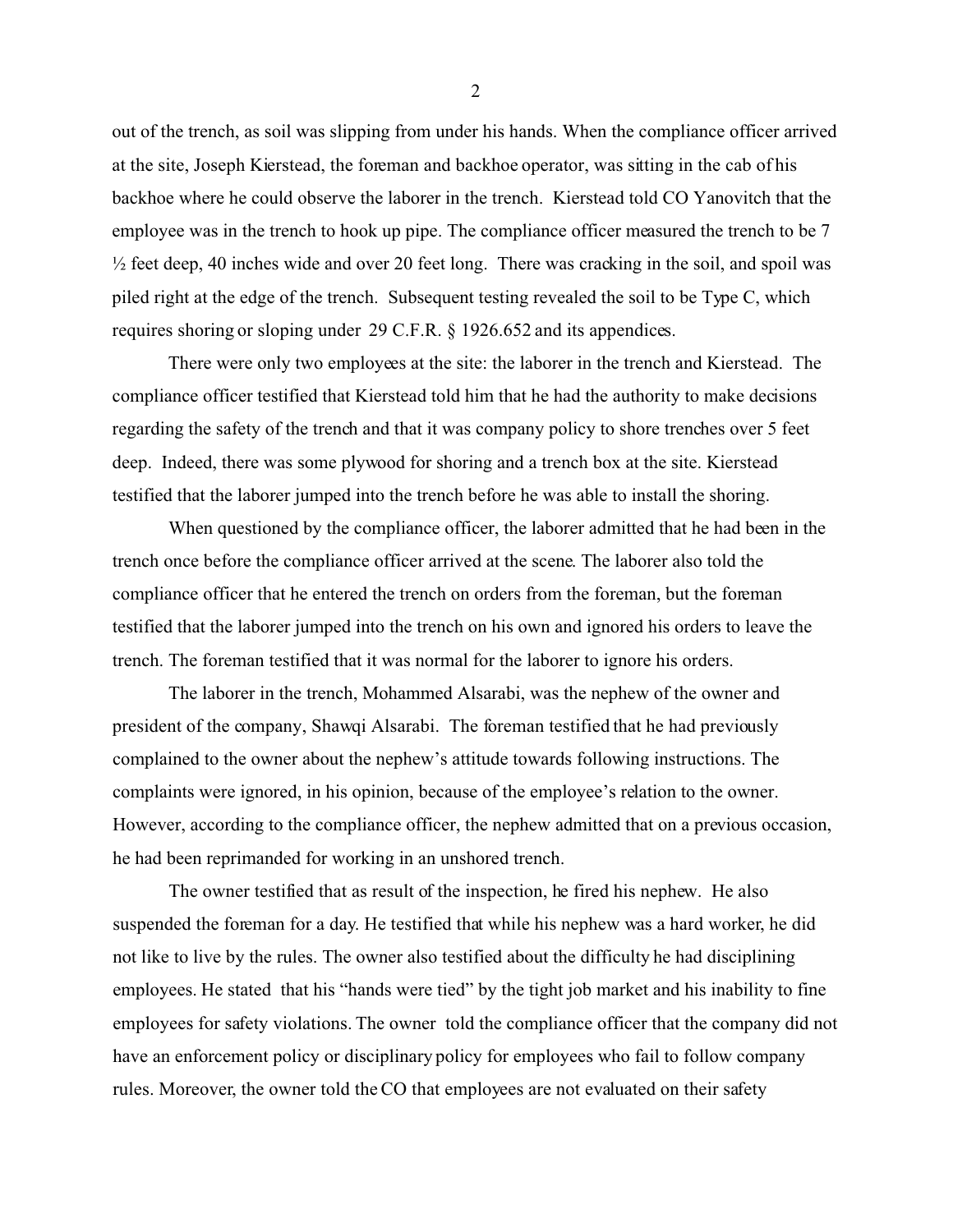performance. The owner also told the compliance officer that he leaves it up to the person in charge of the site to make sure that the work rules are followed.

The compliance officer testified that the foreman did not seem familiar with protective system requirements for employees working in trenches and didn't know the depth of the trench. However, in the absence of the owner, the foreman was the designated "competent person" at the site. Foreman Kierstead testified that the training he received in excavation work was "through experience." He also testified that he received weekly training from supervisors and other foremen when on the job. He was told "about soil types . . . how deep you should dig, what type of shoring to use, what's safe."

Revoli has a substantial history of prior violations, including citations for willful and repeated violations of the trenching standard cited here. The first citation of record for a violation of the cited standard was issued on June 22, 1995, which formed the basis of a repeat violation of 29 C.F.R. §1926.652(a)(1) that was issued on November 18, 1996. Pursuant to a settlement agreement, the repeat violation was affirmed and a penalty of \$3500 assessed. OSHA subsequently cited Revoli for a willful violation of the same standard following a March 23, 1998 trench collapse at its worksite, in which an employee was injured. Under a settlement agreement, the willful violation was affirmed and a penalty of \$40,000 assessed. According to this agreement, respondent "acknowledging the inherent dangers of trench/excavation operations and cognizant of its responsibility to ensure compliance with OSHA regulations" agreed to notify the Methuen OSHA office of any excavation work in New England exceeding 5 feet in depth, for a period of two years. Finally, on August 4, 1999, three months before the alleged violation here, Revoli was again cited for a repeat violation of 29 C.F.R. §1926.652(a)(1) for an improperly shored excavation 7 feet, 6 inches deep. Following a hearing, another administrative law judge affirmed the item, and assessed the proposed penalty of \$15,000.

As a result of the inspection here, Revoli was issued two citations for serious and willful violations of the Act.<sup>2</sup> Before us on review is Citation 2, Item 1, which alleged a willful violation of 29 C.F.R. § 1926.652(a)(1) and proposed a penalty of \$63,000.

The judge affirmed this citation item as willful and assessed the proposed penalty of

 $2^2$ The judge affirmed both citations. Only the willful citation is before the Commission on review.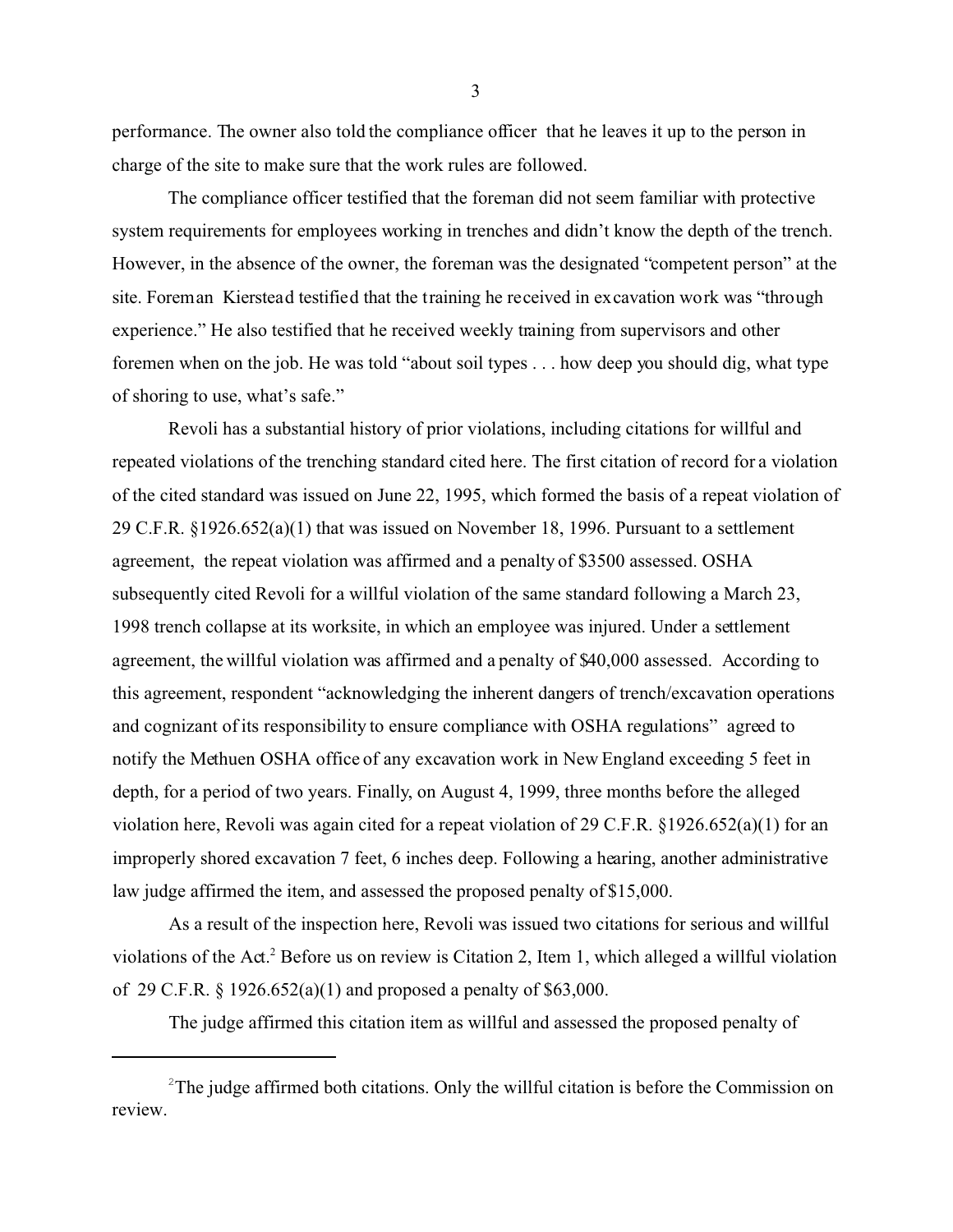\$63,000. He found that, given the limits of Kierstead's authority, Kierstead had done all that he could to stop the violation. However, he also found that Revoli's president and owner had constructive knowledge of the violation because he knew of his nephew's history of entering unsafe trenches and had done "little or nothing effective about it." The judge rejected Revoli's claim of unpreventable employee misconduct, finding that it failed to establish any of the elements of the defense.

Finding that the violation was willful, the judge noted that even though the owner dismissed the laborer as a result of the incident that resulted in the instant citation, he had done "nothing reasonably calculated to prevent further infractions after the first such incident." Moreover, the judge inferred from the record that "if no citation had been issued as a result of the inspection, Respondent would have taken no action even if informed by the [foreman] of this incident."

#### **II. Discussion**

#### **A. Employer Knowledge**

The only issue specified in the briefing notice was whether the judge erred in characterizing the violation as willful. In its brief on review, in addition to arguing that a willful violation cannot be based on an employer's constructive knowledge and that the violation was not willful, Revoli argues that it could not have known of the violation because the violation was the result of unpreventable employee misconduct. Although the Commission has jurisdiction over all the items and issues in a case that it directs for review, 29 C.F.R. § 2200.92(a), *Hamilton Die Cast, Inc*., 12 BNA OSHC 1797, 1799-1800, 1986-87 CCH OSHD ¶ 27,576, p. 35,822 (No. 83-308, 1986), it ordinarily decides only those issues that are set forth in the direction for review or briefing notice, 29 C.F.R. §§ 2200.92(a) and 2200.93(a). Here, the knowledge issue has been briefed by both parties and bears on the question of willfulness. Accordingly, we will consider whether Revoli had knowledge of the violative condition. *See Kaspar Wire Works,*18 BNA OSHC 2178, 2179 n.3, 2000 CCH OSHD ¶ 32,134, p. 48,404 n.3 (No. 90-2775, 2000), *aff'd,* No. 00-1392 (D.C. Cir. November 6, 2001) (although only willful characterization of recordkeeping items was directed for review, Commission vacated those items for which there was insufficient evidence to support a violation).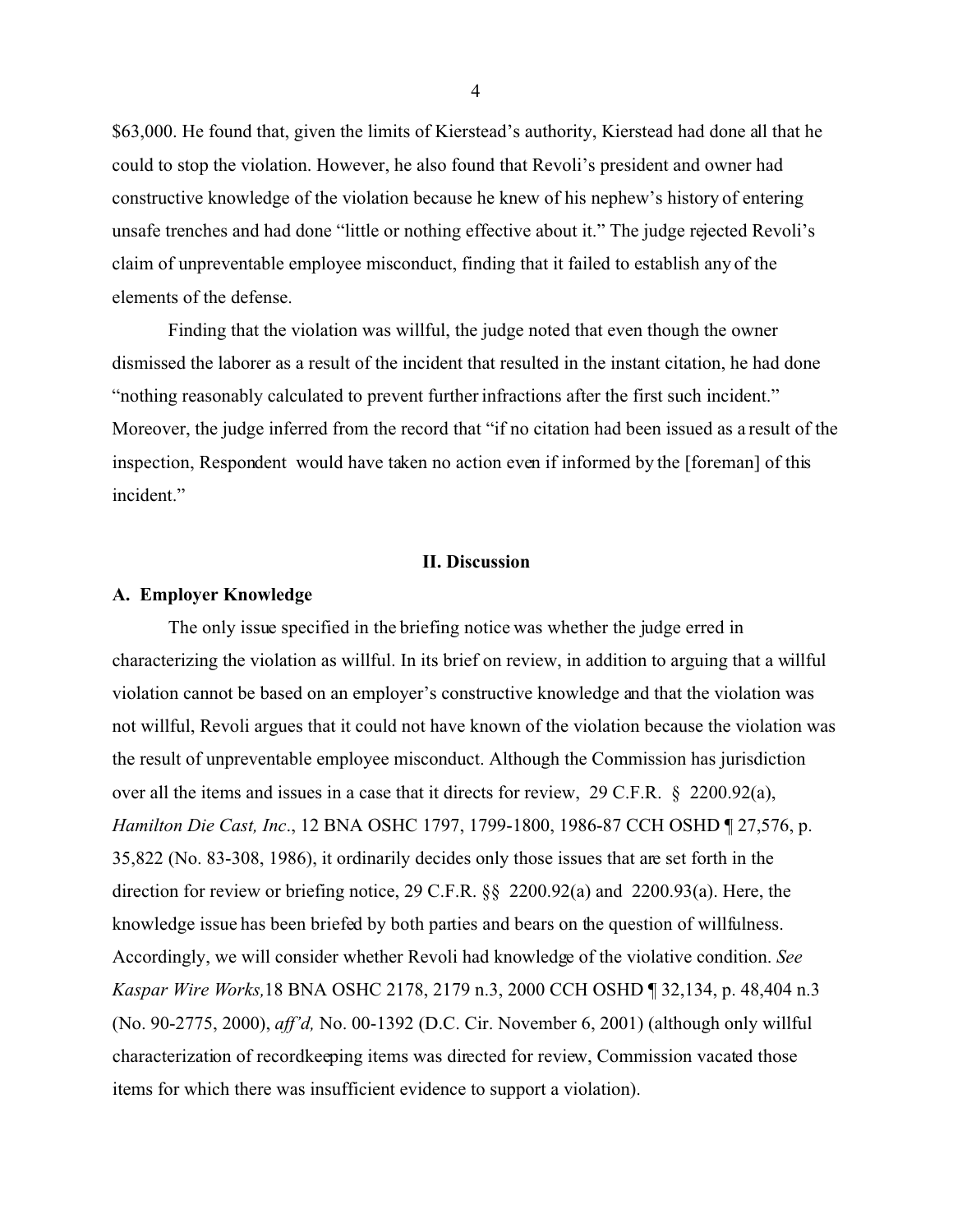The test for knowledge is whether an employer knew, or with the exercise of reasonable diligence could have known, of the violative condition. *Halmar Corp.,* 18 BNA OSHC 1014, 1016, 1995-97 CCH OSHD ¶ 31,419, p. 44,410 (No. 94-2043, 1997), *aff'd without pub. opinion,*  152 F.3d 918 (2d Cir. 1998). The actual or constructive knowledge of an employer's foreman or supervisor can be imputed to the employer. *Jersey Steel Erectors*, 16 BNA OSHC 1162, 1164, 1993-95 CCH OSHD ¶ 30,041, p. 41,216 (No. 90-1307, 1993), *aff'd without published opinion*, 19 F.3d 643 (3d Cir. 1994); *Tampa Shipyards, Inc.*, 15 BNA OSHC 1533, 1538, 1991-93 CCH OSHD ¶ 29,617, p. 40,100 (No. 86-360, 1992). An employer can have both actual and constructive knowledge of a violation. *Danis Shook*, 19 BNA OSHC 1497, 1502, 2000 CCH OSHD ¶ 32,397, p. 49,865 (No. 98-1192, 2001), *appeal docketed,* No. 01-4038 (6th Cir. Sept. 28, 2001).

This record clearly shows that in addition to having constructive knowledge of the violation, Revoli had imputed actual knowledge through its foreman on the job. First, we agree with the judge that Revoli had constructive knowledge. Constructive knowledge is shown if the employer could have discovered the existence of the violative condition with the exercise of reasonable diligence. *Pride Oil Well Serv.,* 15 BNA OSHC 1809, 1814, 1991-93 CCH OSHD ¶ 29,807, p. 40,583 (No. 87-692, 1992). Whether an employer was reasonably diligent involves a consideration of several factors including the employer's obligation to have adequate work rules and training programs, to adequately supervise employees, and to take measures to prevent the occurrence of violations. *Id.* 

While Revoli's president stated that it was company policy to shore trenches over five feet deep, he told the compliance officer that the company did not have an enforcement policy or disciplinary policy for employees who failed to follow company rules. The owner also testified that his "hands were tied" by the tight job market and his inability to fine employees for safety violations. Revoli's inability to enforce trenching safety is underscored by its assignment of an employee with a propensity for breaking rules, including the standard at issue here, to a supervisor whose orders he had ignored in the past, and who knew his complaints about the employee would fall on "deaf ears." These facts establish that Revoli failed to exercise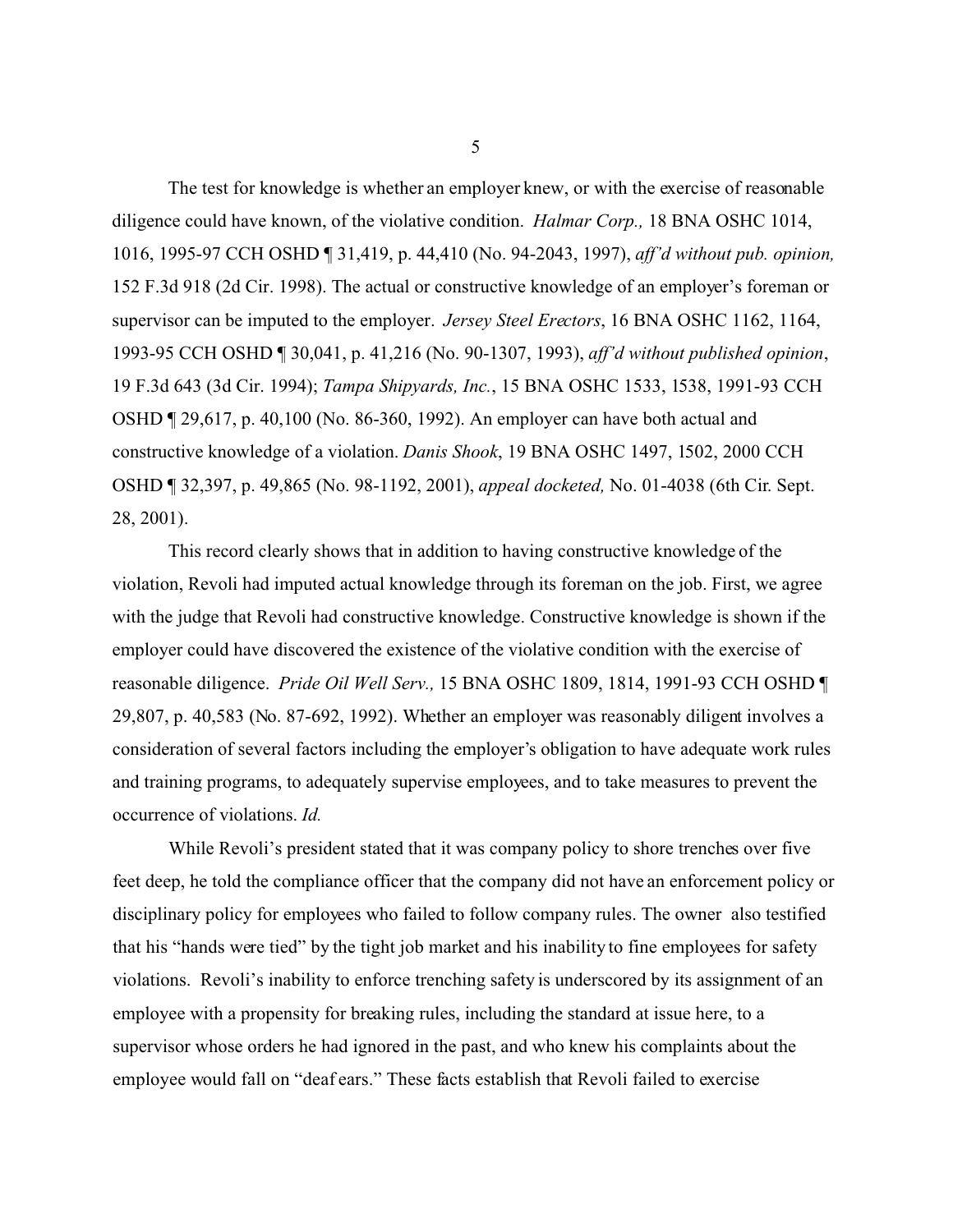reasonable diligence and is properly charged with constructive knowledge of the violation.

Moreover, we find that the record demonstrates that the foreman had actual knowledge of the violative condition. It is undisputed that Kierstead saw the nephew in the trench and that he directed him to get out. Despite the nephew's failure to comply, Kierstead took no further action to prevent him from continuing to work in the unshored trench. Rather, he returned to the cab of his backhoe and simply watched. In view of the foreman's limited efforts to obtain compliance, combined with Revoli's complete failure to establish a means of effectively enforcing its rules, we impute Kierstead's actual knowledge to Revoli. *See Tampa Shipyards*, 15 BNA OSHC at 1538, 1991-93 CCH OSHD at p. 40,100; *A.P O'Horo Co.*, 14 BNA OSHC 2004, 2007, 1991-93 CCH OSHD ¶ 29,223, p. 39,128 (No. 83-369, 1991).<sup>3</sup>

#### **B. Willfulness**

A violation is willful if committed with intentional, knowing or voluntary disregard for the requirements of the Act or with plain indifference to employee safety. *L.E. Myers Co.*, 16 BNA OSHC 1037, 1046, 1993-95 CCH OSHD ¶ 30,016, p. 41,132 (No. 90-945, 1993); *Williams Enterp.*, 13 BNA OSHC 1249, 1256, 1986-87 CCH OSHD ¶ 27,893, p. 36,589 (No. 85-355, 1987); *Asbestos Textile Co.*, 12 BNA OSHC 1062, 1063, 1984-85 CCH OSHD ¶ 27,101, p. 34,948 (No. 79-3831, 1984). A willful violation is differentiated from a nonwillful violation by a heightened awareness, a conscious disregard or plain indifference to employee safety. *General Motors Corp., Electro-Motive Div.*, 14 BNA OSHC 2064, 2068, 1991-93 CCH OSHD ¶ 29,240, p. 39,168 (No. 82-630, 1991) (consolidated); *Williams*, 13 BNA OSHC at 1256-57, 1986-87 CCH OSHD at p. 36,509. Thus, a willful violation may be found where the employer knows of

<sup>&</sup>lt;sup>3</sup>We also agree with the judge that Revoli failed to show that the violation was the result of unpreventable employee misconduct. To prove that a violative condition results from unpreventable employee misconduct, the employer must show that it had a work rule that effectively implemented the requirements of the cited standard and that the work rule was adequately communicated and effectively enforced. *Gary Concrete Prods.*, 15 BNA OSHC 1051, 1055, 1991-93 CCH OSHD ¶ 29,344, p. 39,452 (No. 86-1087, 1991). The defense fails here largely for the same reasons we find constructive knowledge. *See Danis Shook,* 19 BNA OSHC at 1502-03, 2000 CCH OSHD at p. 49,865. Revoli had a work rule, but it did little to implement or enforce the rule. Therefore, the defense fails.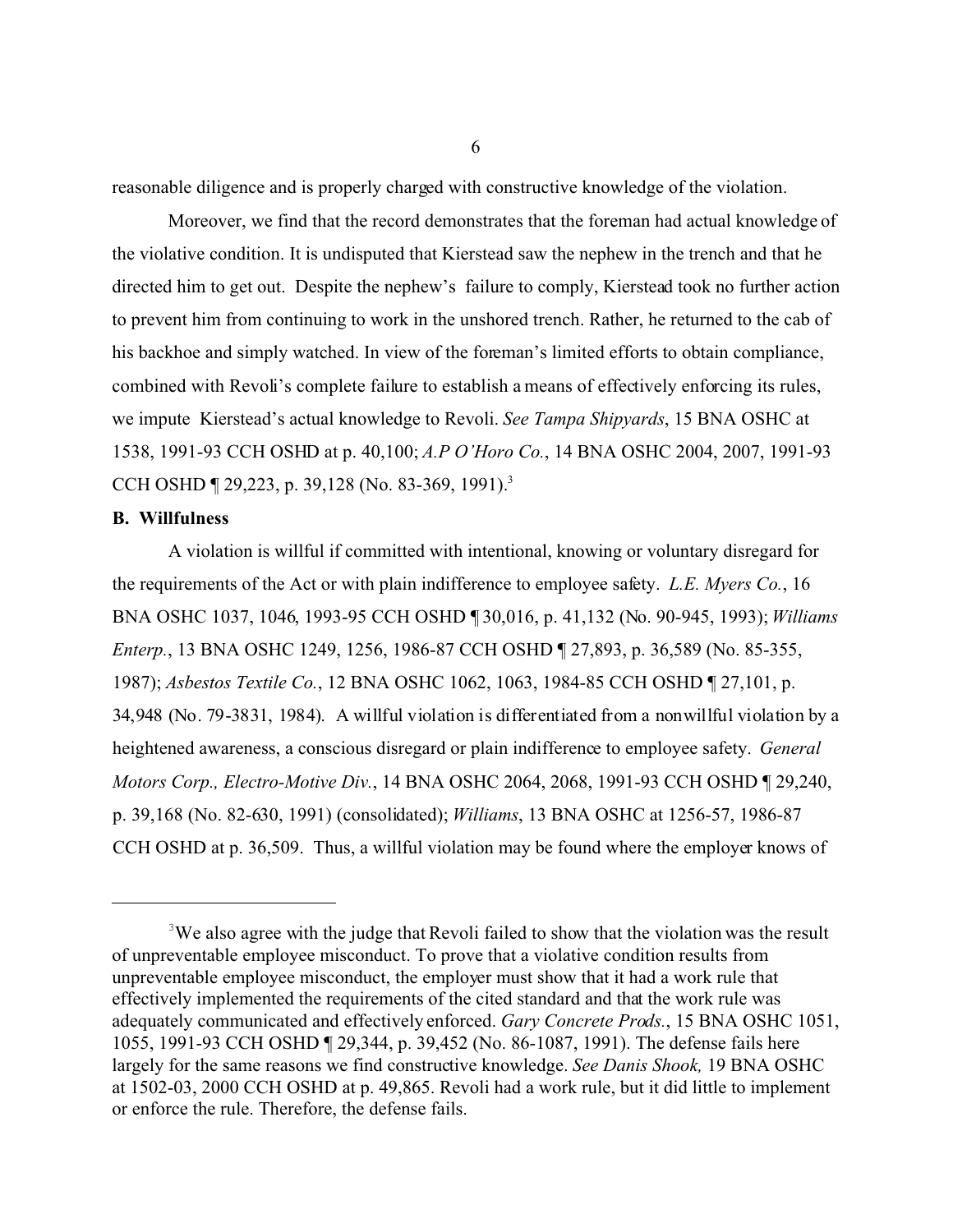the legal duty to act, and knowing an employee is exposed to a hazard, nonetheless fails to correct or eliminate the hazardous exposure. Moreover, a willful violation exists where the employer's state of mind was "such that, if informed of the duty to act, it would not have cared." *Branham Sign Co.*, 18 BNA OSHC 2132, 2134, 2000 CCH OSHD ¶ 32,106, p. 48,263 (No. 98- 752, 2000). A willful charge is not justified if an employer has made an objectively reasonable, good faith effort to comply with a standard or to eliminate a hazard even though the employer's efforts are not entirely effective or complete. *Keco Indus., Inc.*, 13 BNA OSHC 1161, 1169, 1986-87 CCH OSHD ¶ 27,860, p. 36,478 (No. 81-263, 1987).

The record establishes that Revoli had a heightened awareness of the requirements of the standard based on four previous citations in four years alleging violations of the same standard. The settlement of one of these citations resulted in an agreement to pay OSHA a \$40,000 penalty and to notify OSHA any time Revoli opened a trench. Revoli was also aware that its employee had ignored the safety rule before and felt free to ignore the orders of his supervisor. Despite this perilous mixture, Revoli took no effective steps to remedy the known deficiencies in its practices and thus was plainly indifferent to employee safety. *Caterpillar Inc.*, 17 BNA OSHC 1731, 1733, 1995-97 CCH OSHD ¶ 31,134, p. 43,483 (No. 93-373, 1996), *aff'd,* 122 F.3d 438 (7th Cir. 1997). Instead, it assigned an employee with a history of unsafe work practices and resistance to supervision to work under a foreman who it failed to equip with the tools necessary to control the employee. *See Georgia Electric Co. v. Marshall,* 595 F.2d 309, 320 n.27 (5th Cir. 1979); *Valdak Corp.,*17 BNA OSHC 1135, 1993-95 CCH OSHD ¶ 30,759 (No. 93-0239, 1995), *aff'd,* 73 F.3d 1466 (8th Cir. 1996). Like the employer in *Valdak*, Revoli "exercised an abysmally low level of supervision over the employee[] who seem[s] not to have appreciated the hazards present in the workplace." *Valdak,* 17 BNA OSHC at 1137, 1993-95 CCH OSHD at p. 42,741. It was not until after Revoli received the citation now before us, its fifth in five years, that it finally took any disciplinary action against its employees; it suspended the foreman for one day and terminated the laborer. When an employer has clear warnings that unsafe practices or conditions persist, and decides to do little or nothing in response, as Revoli chose to do here, it is strong evidence of willfulness. *See Anderson Excavating and Wrecking Co.*, 17 BNA OSHC 1890, 1995-97 CCH OSHD ¶ 31,228 (No. 92-3684, 1997), *aff'd,* 131 F.3d 1254 (8th Cir. 1997); *Falcon Steel Co.*, 16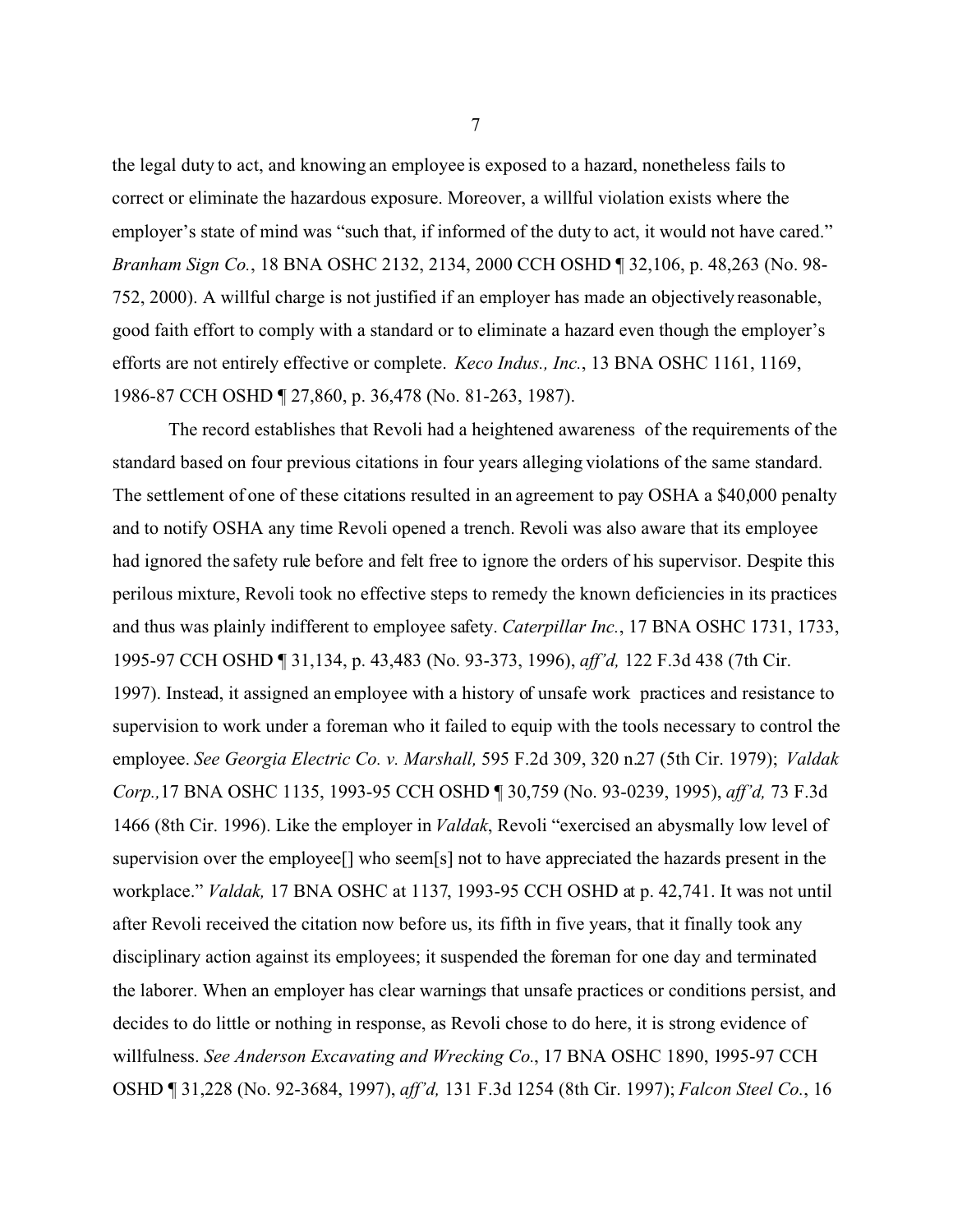BNA OSHC 1179, 1188, 1993-95 CCH OSHD ¶ 30,059, p. 41,336 (No. 89-2883,

1993)(consolidated); *Tampa Shipyards,* 15 BNA OSHC at 1540-41, 1991-93 CCH OSHD at pp. 40,102-03. Revoli's failure to have taken action previously when the prior citations left no doubt about what should be done, establishes its plain indifference to employee safety. We, therefore, conclude that Revoli's violation was willful.4

#### **III. Penalty**

The judge assessed the proposed \$63,000 penalty for this willful violation.<sup>5</sup> Section 17(j) of the Act, 29 U.S.C. § 666(j), requires that in assessing penalties, the Commission must give "due consideration" to four criteria: the size of the employer's business, the gravity of the violation, the employer's good faith, and its prior history of violations. *Specialists of the South*, *Inc.*, 14 BNA OSHC 1910, 1987-1990 CCH OSHD ¶ 29,140 (No. 89-2241, 1990). We agree

5 Revoli asserts that the OSHA penalty formula is arbitrary and capricious, and that the Commission should independently re-assess the penalty. The Commission is not bound either by the Secretary's proposed penalties or by her formula for determining penalties. Rather, the Commission exercises its statutory authority to determine the appropriate penalty based solely on the facts of each case. *Hern Iron Works, Inc.,* 16 BNA OSHC 1619, 1621-23, 1993-95 CCH OSHD ¶ 30,363, pp. 41,881-83 (No. 88-1962, 1994).

<sup>&</sup>lt;sup>4</sup>Revoli challenges the judge's willfulness finding, in part, because the judge found only constructive knowledge of the violative condition. As discussed above, we find that Revoli had both actual and constructive knowledge of the violative condition, and that the employer knowledge necessary to prove a violation has been established. With respect to whether that violation is willful, we rely on Revoli's history of prior trenching citations and its subsequent failure to address trenching hazards, as well as its failure to address persistent safety enforcement problems. *Branham Sign Co.*, on which Revoli relies, is distinguishable. In *Branham*, the Commission found no evidence that anybody in the company was aware of OSHA standards requiring fall protection or that Branham had been given prior citations or other warnings. 18 BNA OSHC at 2134, 2000 OSHRC at p. 48,263. Unlike the employer in *Branham*, Revoli has a long history of violating the cited standards and clearly had a heightened awareness of its obligations under them. *Compare A.P. O'Horo, supra.* Moreover, with its long history of trenching violations, Revoli was alerted that special attention was required to prevent future violations of that standard. *Falcon Steel Co.*, 16 BNA OSHC at 1188, 1993-95 CCH OSHD at p. 41,336.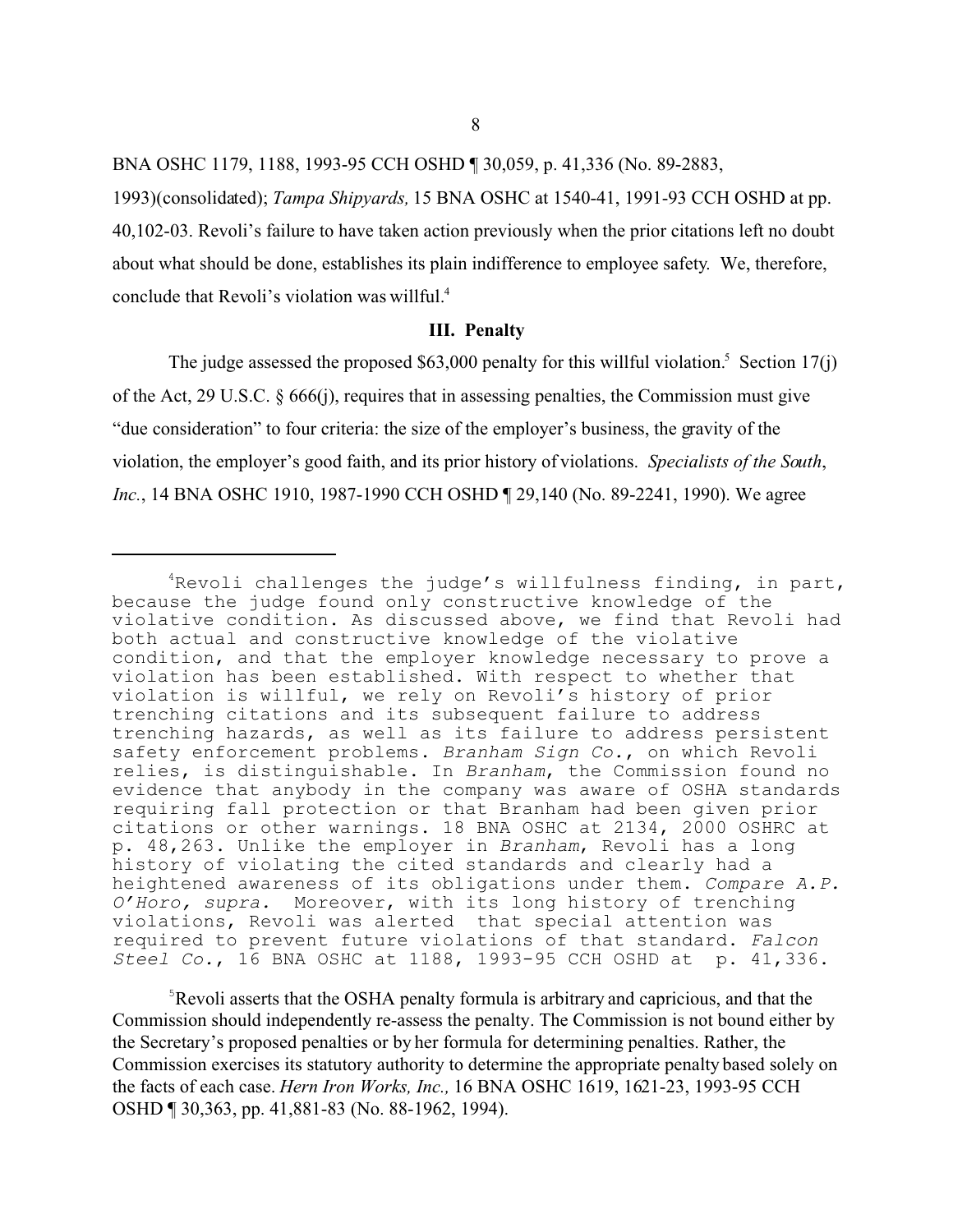with the judge that the gravity of the violation is high, that Revoli should be given credit for its small size (10-20 employees), and that it deserves no credit for good faith. Revoli's long history of noncompliance, which includes both repeat and willful violations, weighs heavily against it. Revoli has already been assessed penalties of \$3500, \$15,000 and \$40,000 in other cases. Despite this record of previous citations and relatively high penalties, Revoli did not develop or implement an adequate safety program. Considering this history, a high penalty is necessary to induce future compliance. *See Reich v. OSHRC (Jacksonville Shipyards, Inc.),*102 F.3d 1200, 1203 (11th Cir. 1997)(accepting that "OSHA must rely on the threat of money penalties to compel compliance by employers"). Accordingly, we find that \$63,000 is an appropriate penalty.

## **ORDER**

Accordingly, Citation 2, Item 1 for a willful violation of 29 C.F.R. § 1926.652(a)(1) is affirmed, and a penalty of \$63,000 is assessed.

> /s/ Thomasina V. Rogers Chairman

/s/

Ross Eisenbrey Commissioner

Dated: December 7, 2001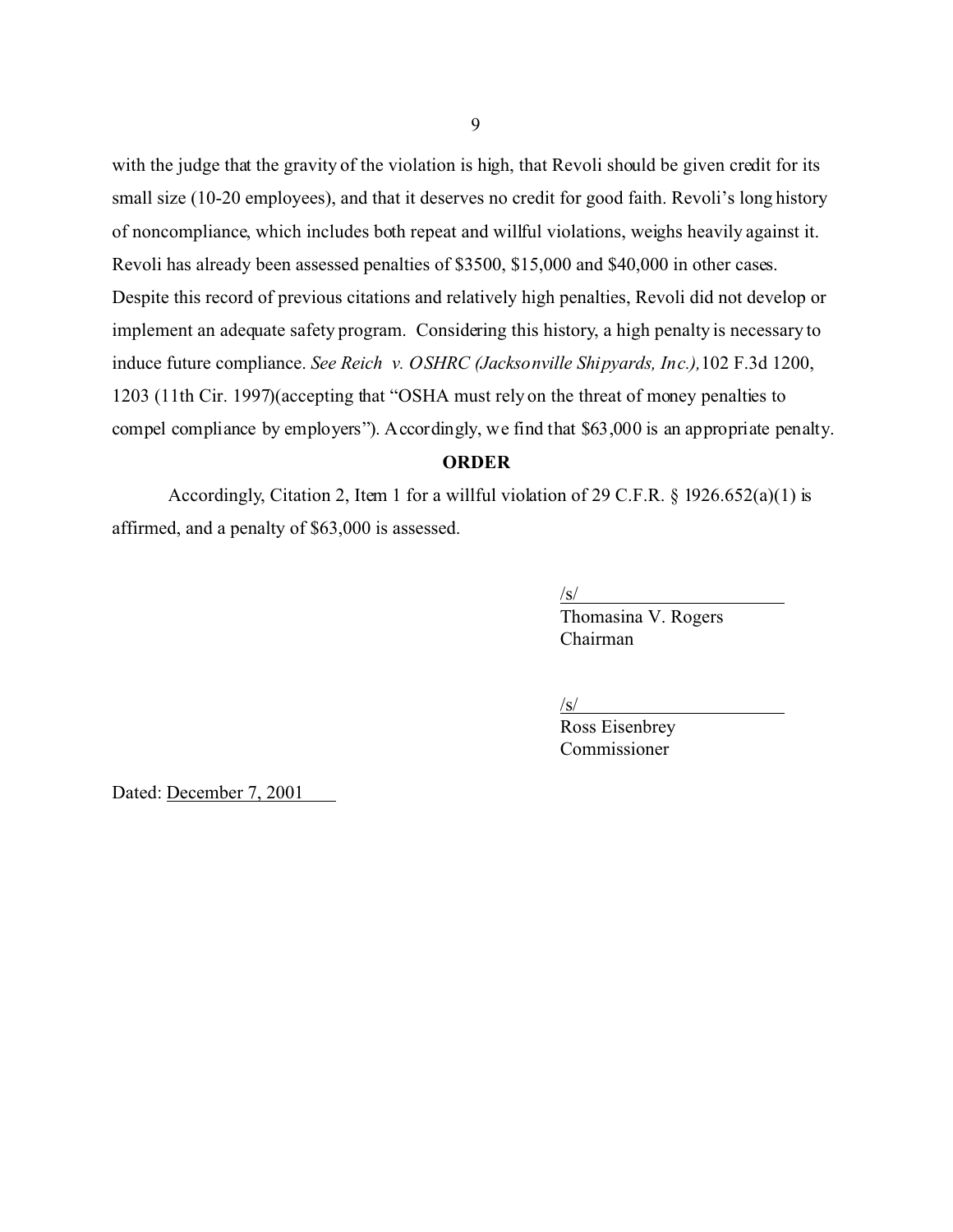## UNITED STATES OF AMERICA OCCUPATIONAL SAFETY AND HEALTH REVIEW COMMISSION

| SECRETARY OF LABOR,<br>Complainant,           |  |
|-----------------------------------------------|--|
| v.                                            |  |
| REVOLI CONSTRUCTION CO., INC.,<br>Respondent, |  |

: Docket No. 00-0315

Appearances:

Kevin E. Sullivan, Esquire Office of the Solicitor U.S. Department of Labor Boston, MA For Complainant

Barrett A. Metzler, CSP Northeast Safety Management Columbia, CT For Respondent

BEFORE: MICHAEL H. SCHOENFELD Administrative Law Judge

### **DECISION AND ORDER**

### *Background and Summary of Procedural History*

This case arises under the Occupational Safety and Health Act of 1970, 29 U.S.C. §§ 651-678 (1970) ("the Act"). On November 17, 1999, the Occupational Safety and Health Administration ("OSHA") visited Respondent's work site in Wilmington, Massachusetts. As a result of the inspection, OSHA issued two citations to Respondent on January 19, 2000, alleging violations of construction safety standards appearing in Title 29 of the Code of Federal Regulations ("CFR").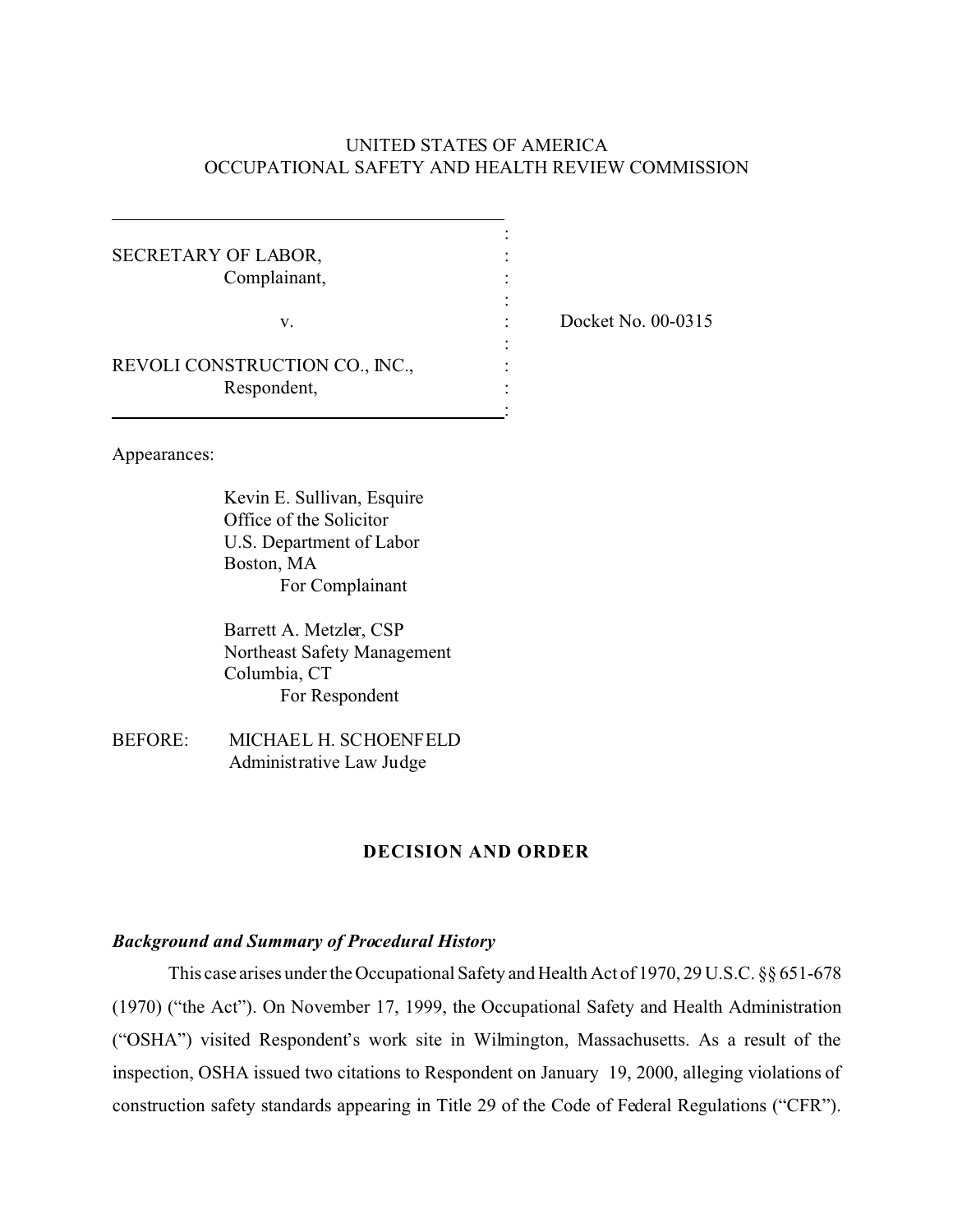Respondent timely contested the citations. A hearing was held in Boston, Massachusetts, at which the parties appeared and presented evidence. Both parties have filed post-hearing briefs.

### *Jurisdiction*

It is undisputed that at all relevant times Respondent has been an employer engaged in excavation and installation of underground utilities. There is no dispute that Respondent uses goods or materials which have moved in interstate commerce. I find as fact that Respondent is engaged in a business affecting interstate commerce.

Based on the above finding, I conclude that Respondent is an employer within the meaning of section 3(5) of the Act. Accordingly, the Occupational Safety and Health Review Commission ("the Commission") has jurisdiction over the parties and the subject matter.

#### *Facts*

At the hearing in this matter the Secretary's case was presented through the testimony of Mr. John Yanovich, the OSHA inspecting Compliance Officer ("CO"), Mr. Frank Gravitt, the OSHA Area Director, and Respondent's President, Mr. Shawqi Alsarbi. Respondent presented additional testimony from the CO, Respondent's President and also called Mr. Joseph Kierstead, Respondent's foreman at the inspected work site.

The CO testified that he first saw the work site while driving. Before he knew the full nature of the work being done or the identity of the contractor<sup>6</sup>, he pulled off the road and decided to conduct an inspection inasmuch as COs in that area had been instructed, as part of a "national emphasis program," to stop and inspect any trenching work sites they had come across. (Tr. 9-10, 85-87) CO Yanovich stated that he had taken a series of photographs, which were entered into evidence (Ex. CX 1-15), and that he interviewed the backhoe operator, Mr. Kierstead. (Tr 10-11)

The CO took measurements of the unshored, unsupported trench, finding it to be 7'6" deep, 40" wide and over 20' long. (Tr. 14). The trench was in soil which had been previously backfilled

 $6$  This CO had apparently inspected Respondent's work sites on two prior occasions. (Tr. 90-91). The more recent of the two prior inspections took place about one-half mile from the site of the excavation cited herein. (Tr. 103).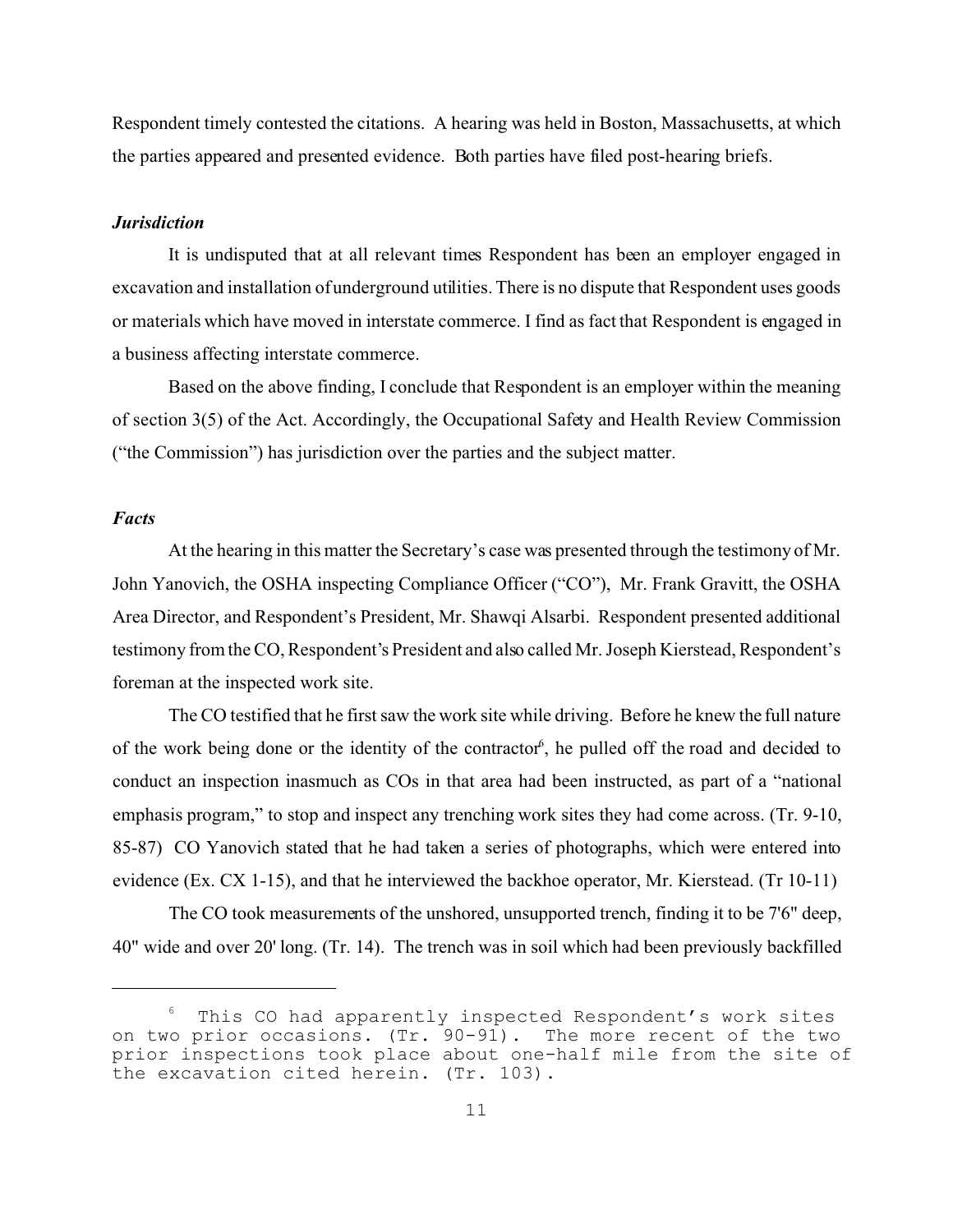and was not sloped. (Tr. 14-15). For about one minute, he observed an employee who had been working in the trench without any hard hat exit by jumping up on a pipe and thence up to ground level. (Tr. 14-15, 29; CX-5). The employee was described as having difficulty getting out of the trench due to the loose soil slipping from under his hands as he lifted himself out. (Tr. 107-108). The employee in the trench was within sight of the backhoe operator, who identified himself to the CO as the foreman for the site. (Tr. 37, 112-113) An interview with the employee revealed that he had been reprimanded in the past for working in an unshored trench. (Tr. 24) The CO also observed areas of cracking in the soil as well as spoils piles at the edge of the trench. (Tr. 17-18; CX 6-8). In addition, a piece of the roadway surfacing material, macadam, was cracked and loose and appeared ready to fall into the excavation. (Tr. 38) The laborer told the CO that the backhoe operator had instructed him to go into the trench to hook up the PVC piping which they were installing (Tr. 21-22, 110) The backhoe operator stated at first that he believed that he was a "competent person" but, according to the CO, he recanted, after Mr. Alsarabi arrived at the site, stating that Respondent's President was so designated. (Tr. 24) Mr. Alsarabi identified himself and maintained that the was the "competent person." He told the CO that he had intended to support the trench with plywood sheeting. Although the CO could only see one such sheet at the site (Tr. 24-25), he did not ask about any others (Tr. 25) nor could he see any ladders at the site. (Id.) The CO stated that Respondent's President claimed that it was company policy to shore every excavation over 5' deep but conceded that Respondent had no disciplinary program and that no disciplinary action had been taken against employees who failed to abide by the policy. (Tr. 26, 32) Soil test results from OSHA's laboratory showing the soil to be "type C" were admitted without objection. (CX-17, Tr. 34)

On cross-examination, Respondent sought to raise questions of whether the CO delayed the start of the actual inspection after arriving at the scene and whether he observed construction equipment on the side of the road opposite the actual excavation. (Tr. 93-98) Respondent argues in its post-hearing brief that the testimony of the CO should be afforded little or no weight because of asserted inconsistencies in his testimony to the effect that the trench was open when he drove by, that he went directly to the work site after stopping and parking his car, and that he was not on an unusual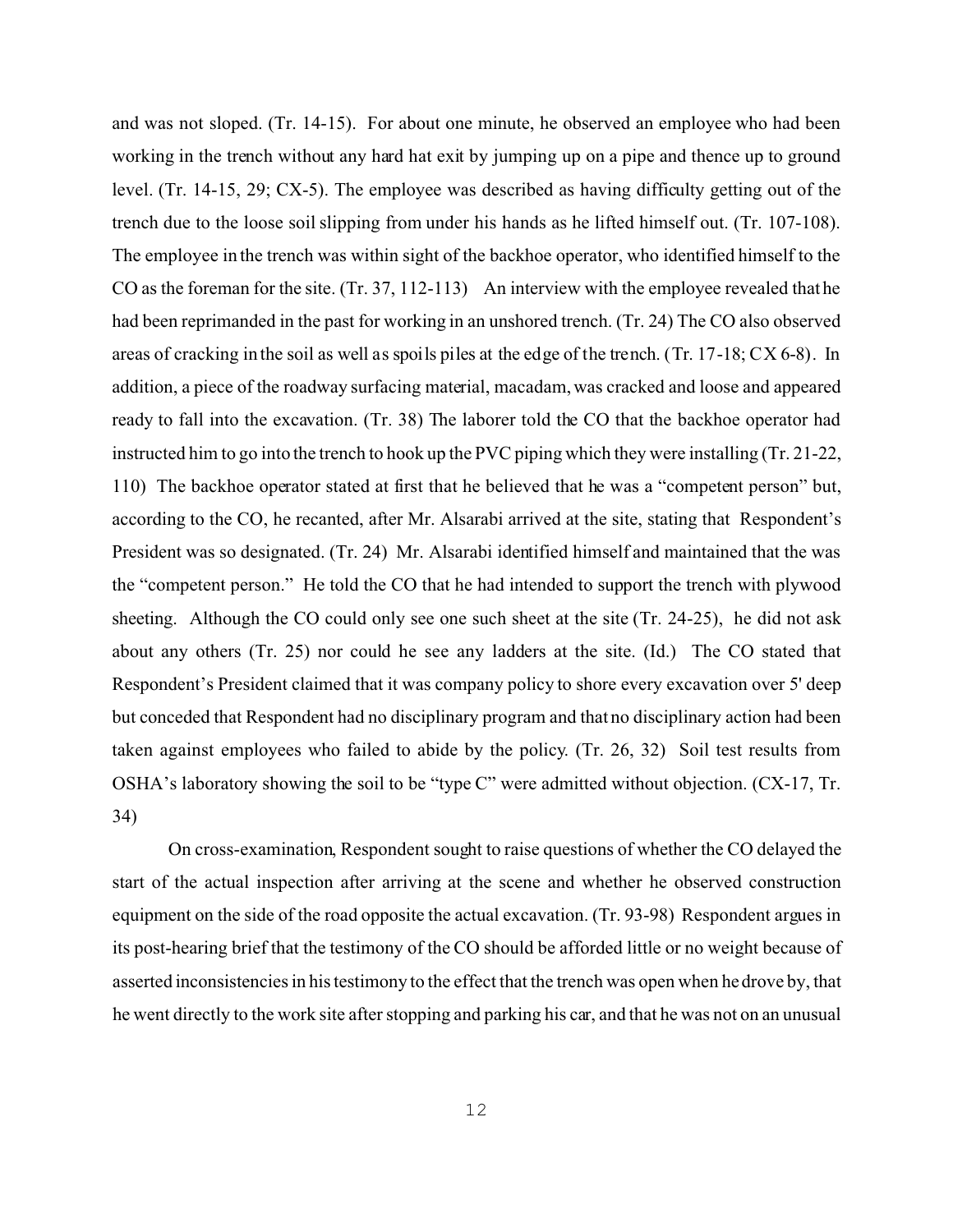route home.<sup>7</sup> Respondent's arguments are rejected. Based upon my observations of the witnesses on the stand, the CO's demonstrated good memory, his opportunities for observation, the overall reasonableness of his testimony and his testimony's consistency with the photographs, I accord greater credibility to his version of conflicting factual testimony.

Mr. Frank Gravitt, who was the OSHA Area Director at the time of this inspection, testified as to the basis of the classification and proposed penalty for each citation item. (Tr. 45-69). He explained that in characterizing the violation alleged in Citation 2, Item 1, as willful, he considered "a history of noncompliance" by this Respondent (Tr.51-3; CX-18) as well as settlement agreements which arose out of earlier citations issued to Respondent for failure to shore or properly support its trenches (Tr. 54-56, CX 19-20) and evidence that Respondent agreed that it had previously violated the trenching requirements willfully. (Tr. 57; CX-22) In addition, the Secretary introduced into evidence a Decision and Order of another Administrative Law Judge finding Respondent in serious and repeated violation of the Act for failure to provide adequate protective systems for employees working in trenches . Respondent was assessed a penalty of \$15,000. (CX-22). Neither party has appealed.

Mr. Alsarabi, Respondent's President, testified as to the nature of the work undertaken at the inspected site. Respondent employees between 10 and 20 people. (Tr. 74) Although he is the president of another cited company which settled similar charges, Mr. Alsarabi maintained that he could not remember a settlement agreement in that case. (Tr. 78). He did recall paying penalties as a result of a prior willful citation. (Tr. 77) He claimed that he fulfilled the requirement of the agreement that the company notify OSHA at the start of every project it undertook which would require trenching operations. (Id.) Mr. Alsarabi further testified that the employee who was in the trench had been dismissed as a result of the "repeat action." (Tr. 134). He maintained that in the

 $\scriptstyle{7}$  While the Commission has recognized that respondents may raise a claim of vindictive prosecution as a defense, *National Engineering Co.,* 18 BNA OSHC 1075 (No. 94-2787, 1977), Respondent specifically disavows any intent to portray OSHA generally or the CO individually as particularly flagitious. It does not raise the defense of vindictive prosecution in this case. (Tr. 83). Respondent maintains that it merely sought to demonstrate that the CO was "not observing the efforts that this company is making to comply with O.S.H.A." (*Id.*)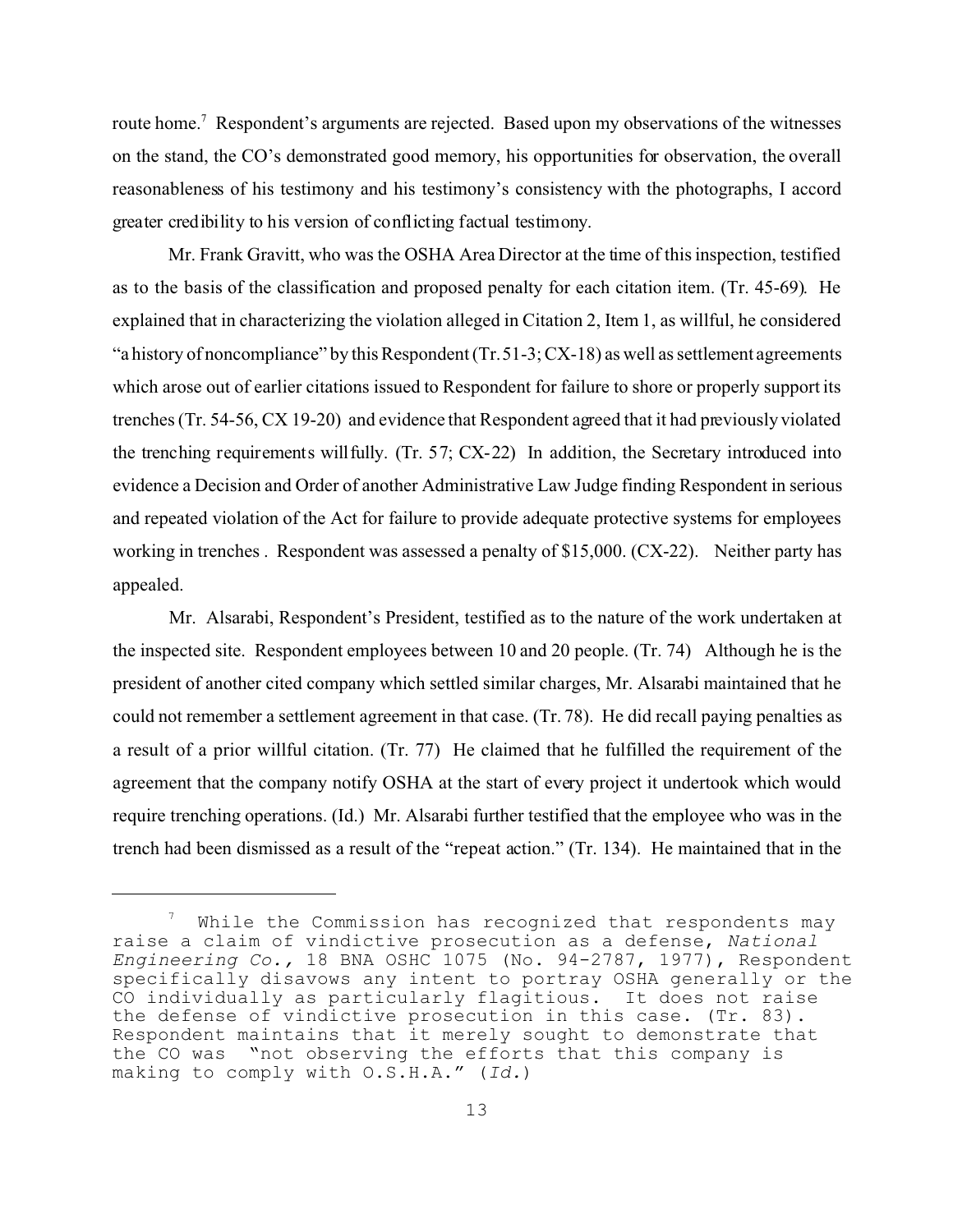absence of an ability to "fine" employees, his ability to control employees was limited, especially in light of a limited job market. (Id.). He also asserted that he did not arrive at the site until sometime after 2:00 p.m., despite the CO's testimony otherwise. (Tr. 135).

Mr. Kierstead, Respondent's Foreman and backhoe operator at the site, had no formal training regarding excavations. (Tr. 125) He testified that the CO arrived at the trench at about 2:00 p.m. based on the clock in his backhoe. (Tr. 118). He identified the laborer in the trench at that time as the nephew of Respondent's President. (Tr. 119). He asserted that he saw the laborer in the trench before he could put in the trench box or shoring and directed him to get out. (Tr. 119, 122, 129). The employee, however, did not get out of the trench. Mr. Kierstead claimed that there were both a trench box (CX-1) and shoring at the site for his use. (Id., Tr. 124) He also testified that the laborer had done this before, resulting in his complaining to Respondent's President. (Tr. 119-120, 128). The complaints were, however, ignored. (*Id.*) After the inspection Mr. Kierstead was suspended for one day. (Tr. 121). He maintained that at least one photograph taken bythe CO had actually been taken before the excavation had been dug. (Tr. 122-123; CX-1) He also estimated the width of the trench to be greater than the 40" measured by the CO. (Tr. 127-128).

## *Discussion*

Citation 2 - Item 1  $1926.652(a)(1)^8$ 

<sup>&</sup>lt;sup>8</sup> The regulation at 29 CFR  $$ 1926.652(a)(1)$  provides, (a) Protection of employees in excavations. (a)(1) Each employee in an excavation shall be protected from cave-ins by an adequate protective system designed in accordance with paragraph (b) or (c) of this section except when: (a)(1)(i) Excavations are made entirely in stable rock; or (a)(1)(ii) Excavations are less than 5 feet (1.52 m) in depth and examination of the ground by a competent person provides no indication of a potential cave-in. (a)(2) Protective systems shall have the capacity to resist without failure all loads that are intended or could reasonably be expected to be applied or transmitted to the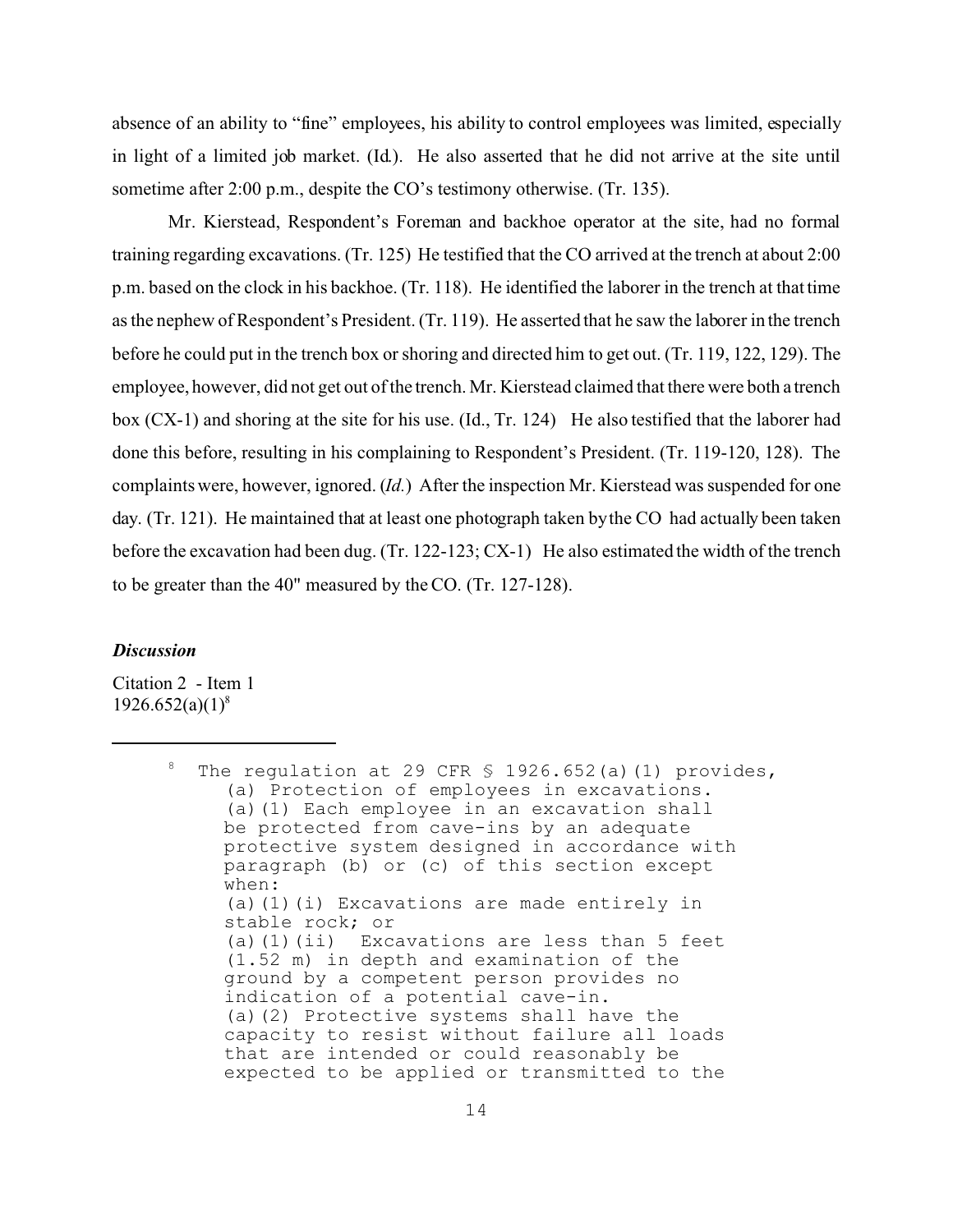Citation 2, Item 1 alleges a willful violation of the cited standard in that "an employee was exposed to serious injuries and or death while working within an excavation 7 feet deep without sloping, bracing or shoring to prevent collapse of the sidewalls." A penalty of \$63,000.00 was proposed.

In general, to prove a violation of a standard, the Secretary must demonstrate by a preponderance of the evidence (1) that the cited standard applies, (2) noncompliance with the terms of the standard, (3) employee exposure or access to the hazard created by the noncompliance, and (4) the employer knew, or with the exercise of reasonable diligence could have known, of the condition. *Astra Pharmaceutical Products, Inc.*, 9 BNA OSHC 2126, 2129 (No. 78-6247, 1981); *Dun-Par Engineered Form Co.*, 12 BNA OSHC 1949 (No. 79-2553), *rev'd & remanded on other grounds*, 843 F.2d 1135 (8th Cir. 1988), *decision on remand* 13 BNA OSHC 2147 (1989). A closer reading of the cited standard, however, shows that sub-parts (i) and (ii) of the standard create exceptions for excavations "made entirely in stable rock" or "less than 5 feet ... in depth...." While the Secretary generally has the burden of proof, that burden shifts where exceptions apply. Moreover, the Commission has held that this principle applies to the cave-in protection requirements imposed by this particular standard. *C.J. Hughes Constr.,* 17 BNA OSHC 1753, 1756 (No. 93-3177, 1996). Thus, once the Secretary shows a respondent's employees worked in an excavation, the standards in Subpart P apply and the existence of the violative condition is established unless rebutted. Where, as here, both parties have introduced much evidence as to the depth of the trench involved, resolution of that issue is based on the merits and relative weight of the evidence.

The cited standard applies in that it is undisputed that Respondent was engaged in construction. The CO's testimony, observations and measurements are found to be more reliable that the backhoe operator's eyeball estimation of trench width. Thus, I find that the requirements of the standard were violated because the clear preponderance of reliable evidence on this record is that the excavation was more than 5 feet deep and was unshored, unsloped and otherwise unprotected at the time an employee was working in it. There is no doubt as to employee exposure.

system.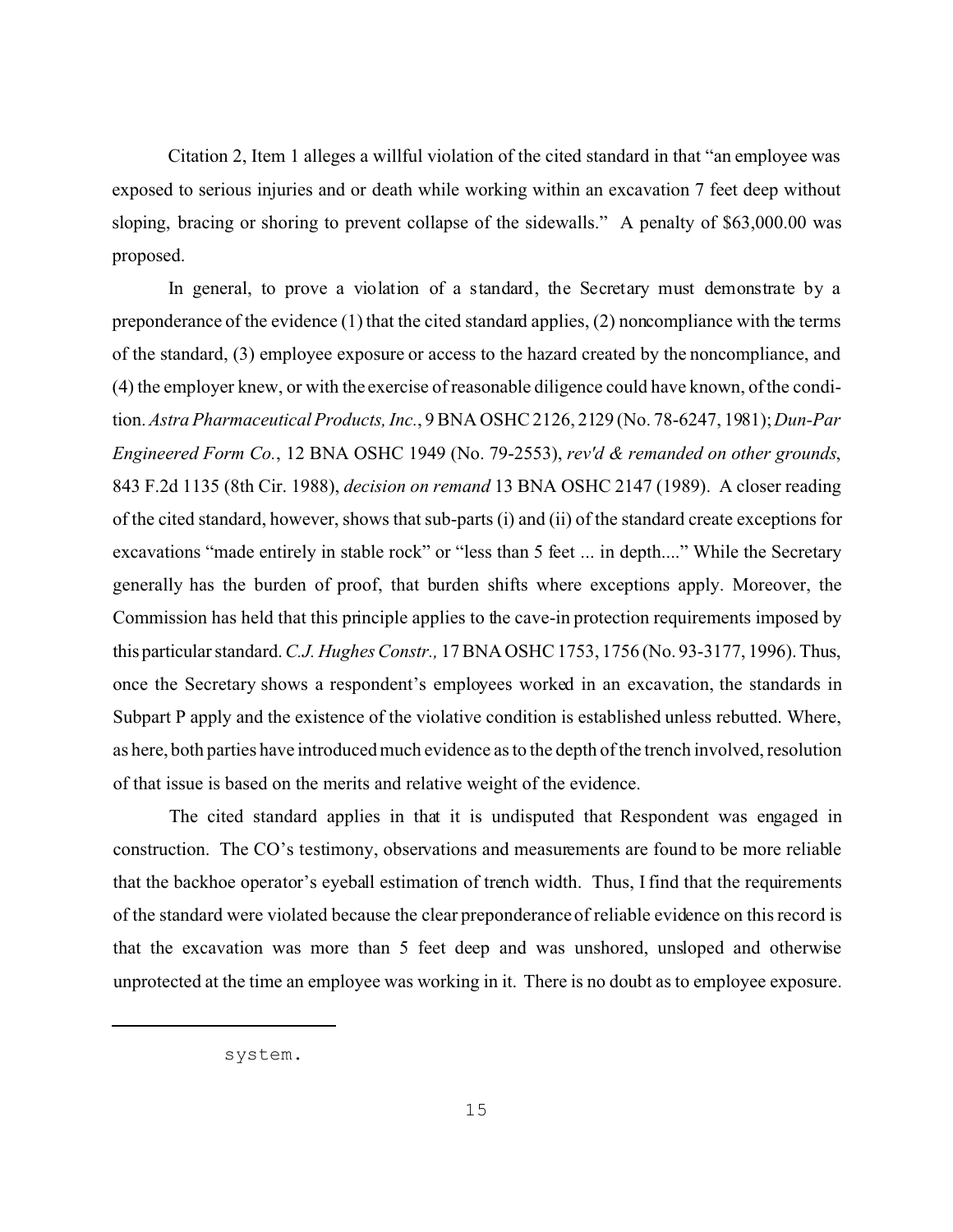Employer knowledge is, in this case, constructive rather than actual. While Mr. Alsarabi, Respondent's President, may not have known that the employee was in the trench, he knew that his nephew had done this before. Indeed, he was warned about it by the backhoe operator on a prior occasion. There is no reliable evidence in this record that the employer took steps reasonably calculated or likely to prevent recurrence of the known dangerous behavior of the employee after the first incident. In this regard, Respondent's argument in its brief that Respondent "indicates that discipline had been in effect since the May, 1999 hearing..." is somewhat ambiguous in that the prior inspection took place on May 27, 1999 and the hearing in that case was on March 2, 2000. Moreover, Respondent's claim that further discipline was difficult "due to legal restraints," is rejected as unproven and inconsequential, especially in light of Respondent's assertion that the employee was, in fact, eventually dismissed. Thus, Mr. Alsarabi's knowledge of the prior incident and his doing little or nothing effective about it is sufficient to attribute to him constructive knowledge of subsequent identical misbehavior. Respondent's most senior person at the scene, the backhoe operator, did all that he could reasonably to prevent the occurrence (complaining as to past actions and ordering the employee out of the trench as soon as he saw him in it). The backhoe operator's diligence, while admirable, is nonetheless, insufficient to insulateRespondent's President in light of the President's inaction in the first instance. Such inaction sends the message to recalcitrant employees that their behavior is tolerated or acceptable. Accordingly, I find it reasonable to attribute to Respondent constructive knowledge of the employee's exposure to the dangers of trench collapse.

Respondent's claim of unpreventable employee misconduct is rejected. The defense was fully explained by the United States Court of Appeals for the First Circuit in its decision in *P. Gioioso & Sons, Inc. v. Secretary of Labor,* 115 F.3d 100, 110 (1st Cir. 1997)*.* The Court stated,

> The OSH Act requires that an employer do everything reasonably within its power to ensure that its personnel do not violate safety standards. But if an employer lives up to that billing and an employee nonetheless fails to use proper equipment or otherwise ignores firmly established safety measures, it seems unfair to hold the employer liable. To address this dilemma, both OSHRC and the courts have recognized the availability of the UEM defense.

> The contours of the UEM defense are relatively well defined. To reach safe harbor, an employer must demonstrate that it (1)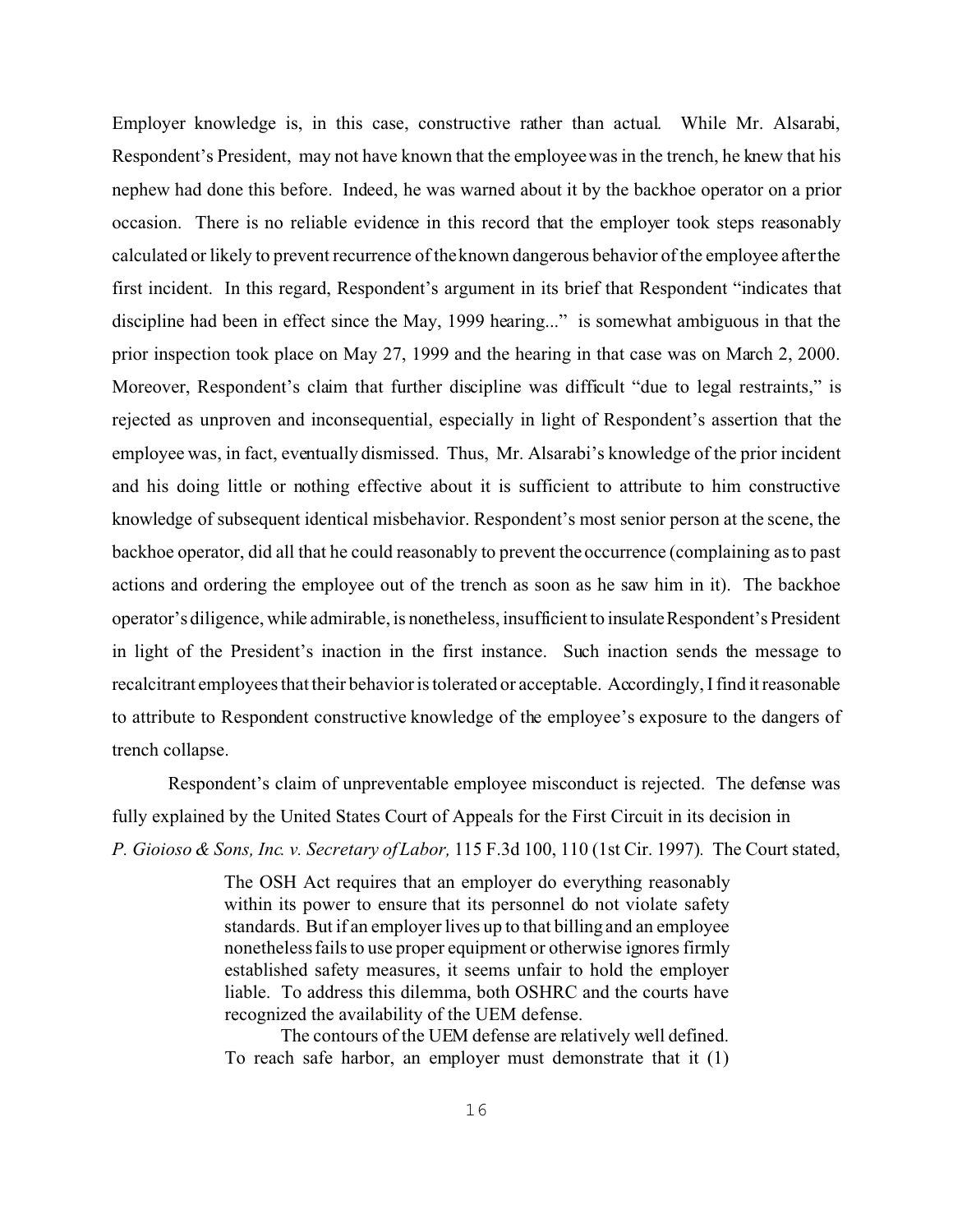established a work rule to prevent the reckless behavior and/or unsafe condition from occurring, (2) adequately communicatedthe rule to its employees, (3) took steps to discover incidents of noncompliance, and (4) effectively enforced the rule whenever employees transgressed it. See *New York State Elec. & Gas Corp. v. Secretary of Labor*, 88 F.3d 98, 105 (2d Cir.1996); *General Dynamics*, 599 F.2d at 458-59; *Jensen Constr. Co*., 7 O.S.H. Cas. (BNA) 1477, 1479 (1979). [9] The employer must shoulder the burden of proving all four elements of the UEM defense. See *Brock v. L.E. Myers Co.*, 818 F.2d 1270, 1276 (6th Cir.1987); *General Dynamics*, 599 F.2d at 459. Sustaining this burden requires more than pious platitudes: "an employer must do all it feasiblelycan to prevent foreseeable hazards, including dangerous conduct by its employees." *General Dynamics*, 599 F.2d at 458; accord *H.B. Zachry Co. v. OSHRC*, 638 F.2d 812, 818 (5th Cir.1981).

\* \* \*

Even if an employer establishes work rules and communicates them to its employees, the defense of unpreventable employee misconduct cannot be sustained unless the employer also proves that it insists upon compliance with the rules and regularly enforces them. See *Centex-Rooney Constr. Co.,* 16 O.S.H. CAS. (BNA) 2127, 2130 (1994).

(Footnotes omitted.) Respondent's asserted defense fails on all four counts. I thus conclude that Respondent was in violation of the cited standard.

I also conclude that the violation was willful as alleged.

In a recent decision the Commission identified the employer's state of mind as the "focal point" for finding a violation willful. The Commission stated that there are two ways in which the Secretary can establish willfulness. First, the employer "knows of the legal duty to act," and, knowing an employee is exposed to a hazard, nonetheless "fails to correct or eliminate the hazardous exposure." Second, the employer's state of mind was "such that, if informed of the duty to act, it would not have cared." *Branham Sign Co.,* 18 BNA OSHC 2132, 2134 (No.98-0752, 1000). Here, the employer's state of mind is revealed through his own statements. Even though Mr. Alsarabi dismissed the employee as a result of the second incident, he did nothing reasonably calculated to prevent further infractions after the first such incident. Indeed, it is a fair reading of this record to infer that if no citation had been issued as a result of this inspection, Respondent would have taken no action even if informed by the backhoe operator of this incident.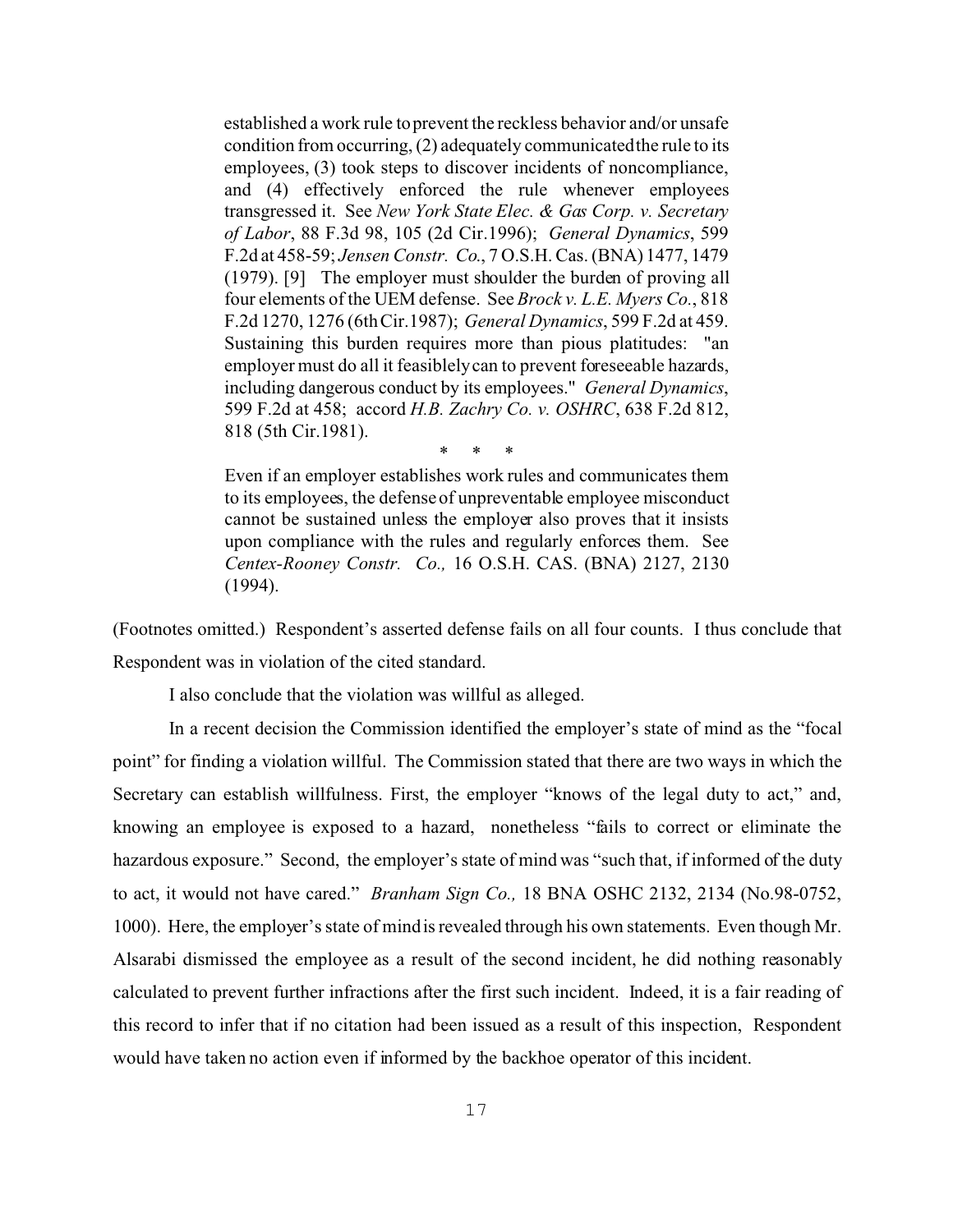The Commission has long ago and frequently held that in determining appropriate penalties for violations "due consideration" must be given to the four criteria under  $\S$  17(j) of the Act, 29 U.S.C. 666(j). Those factors include the size of the employer's business, gravity of the violation, good faith and prior history. The Commission also recognizes that the factors are not necessarily accorded equal weight. *Nacierma Operating Co*., 1 BNA OSHC 1001 (No. 4, 1972). In considering an appropriate penalty here, Respondent's history with OSHA is of overriding concern. Despite prior citations, the company's lackadaisical approach to employee safety is remarkable on this record. Citing family concerns or "tight" labor markets as an excuse for safety compliance, especiallyin light of prior citations, adjudications and settlement agreements, places this case clearly into the class of willful noncompliance warranting severe penalties. The Secretary's proposed penalty of \$63,000 is thus found to be appropriate even for such a small employer.

# Citation 1, Item 1 29 CFR  $\S$  1926.100(a)<sup>9</sup>

There is virtually no dispute that the employee did not have a hard hat on at the time he was in the trench. Respondent's post-hearing assertion that a photograph of the employee in the trench with his hood in place does not prove that he did not have a hard hat on underneath is rejected. Respondent provided no contradictory testimony nor did it call the employee as a witness. Moreover, there is clear photographic evidence otherwise. Nor is there any question that the employee in the trench was exposed to the danger of excavated materials placed next to the trench falling in on top of him. The previous discussions regarding knowledge and employee misconduct are fully applicable here. Respondent thus was in violation.

The penalty proposed for this violation is, however, too high given the facts of this case. Here, one employee was seen to be exposed to the hazard for about one minute. No further exposure

 $9$  The standard provides: (a) Employees working in areas where there is a possible danger of head injury from impact, or from falling or flying objects, or from electrical shock and burns, shall be protected by protective helmets.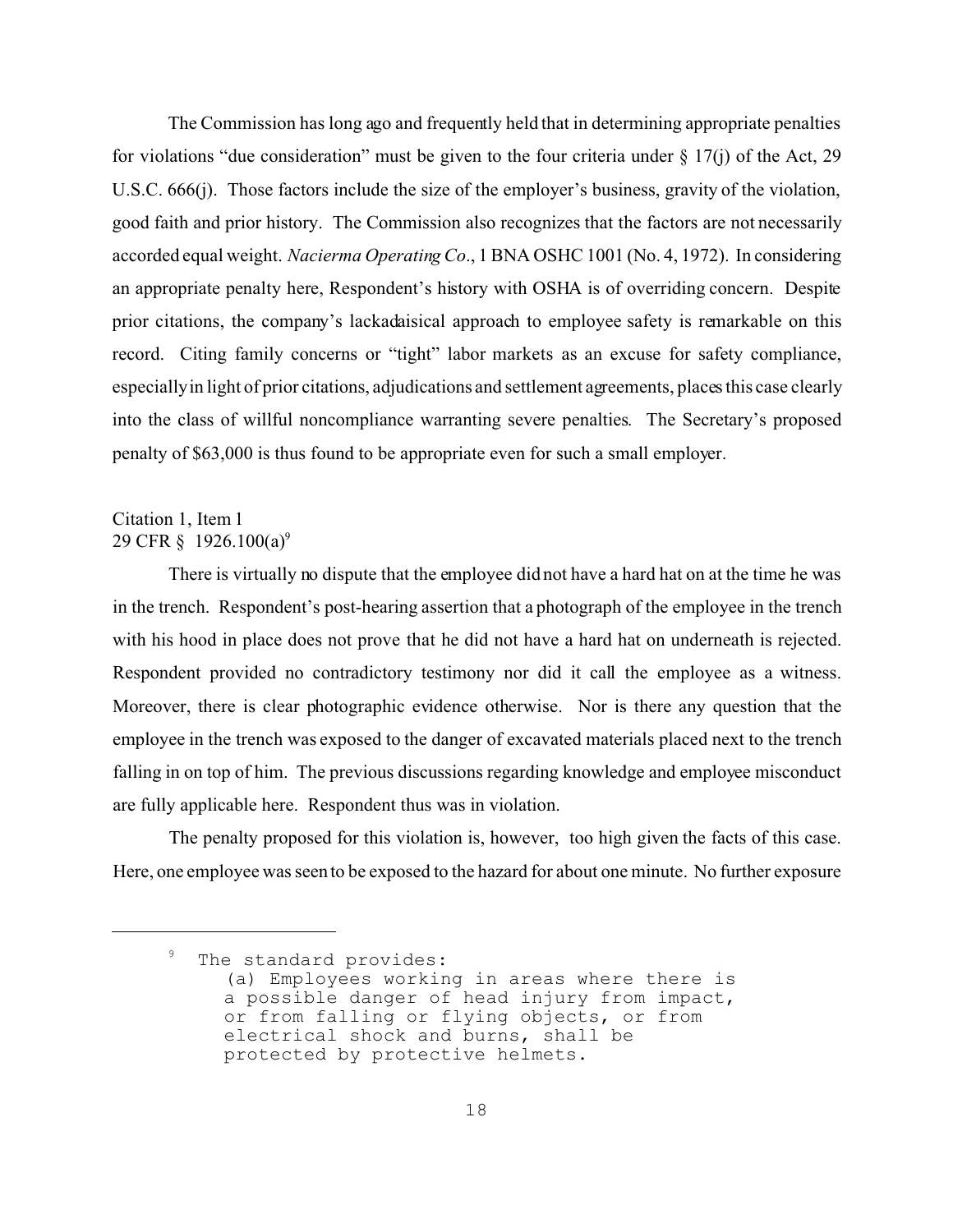is shown on this record. A penalty of \$500 is more appropriate.

Citation 1, Item 2 29 CFR § 1926.651(c)(2)<sup>10</sup>

The lack of any stairway, ladder, ramp or other safe means of egress from the trench is shown by the CO's testimony and photographs. Having to climb up onto a pipe running across the trench and then lifting oneself up to the surface on loose and shifting ground is surely not a "safe" means of egress as required. Given the dimensions of the trench, the short but documented exposure of an employee and the employer's knowledge as discussed above, the violation is established. Falling back into a trench of this depth raises the possibility of serious injury and the violation is properly classified as serious. As with the previous item, the exposure of one employee for a short duration warrants a penalty of \$500.

# Citation 1, Item 3 29 CFR § 1926.651(j)(2)<sup>11</sup>

The applicability of the standard is not challenged. The evidence as discussed above demonstrates that the violative condition existed, that an employee was exposed to the danger

<sup>10</sup> The standard requires: (c)(2) Means of egress from trench excavations. A stairway, ladder, ramp or other safe means of egress shall be located in trench excavations that are 4 feet (1.22 m) or more in depth so as to require no more than 25 feet (7.62 m) of lateral travel for employees.

 $11$  The standard provides:

(j)(2) Employees shall be protected from excavated or other materials or equipment that could pose a hazard by falling or rolling into excavations. Protection shall be provided by placing and keeping such materials or equipment at least 2 feet (.61 m) from the edge of excavations, or by the use of retaining devices that are sufficient to prevent materials or equipment from falling or rolling into excavations, or by a combination of both if necessary.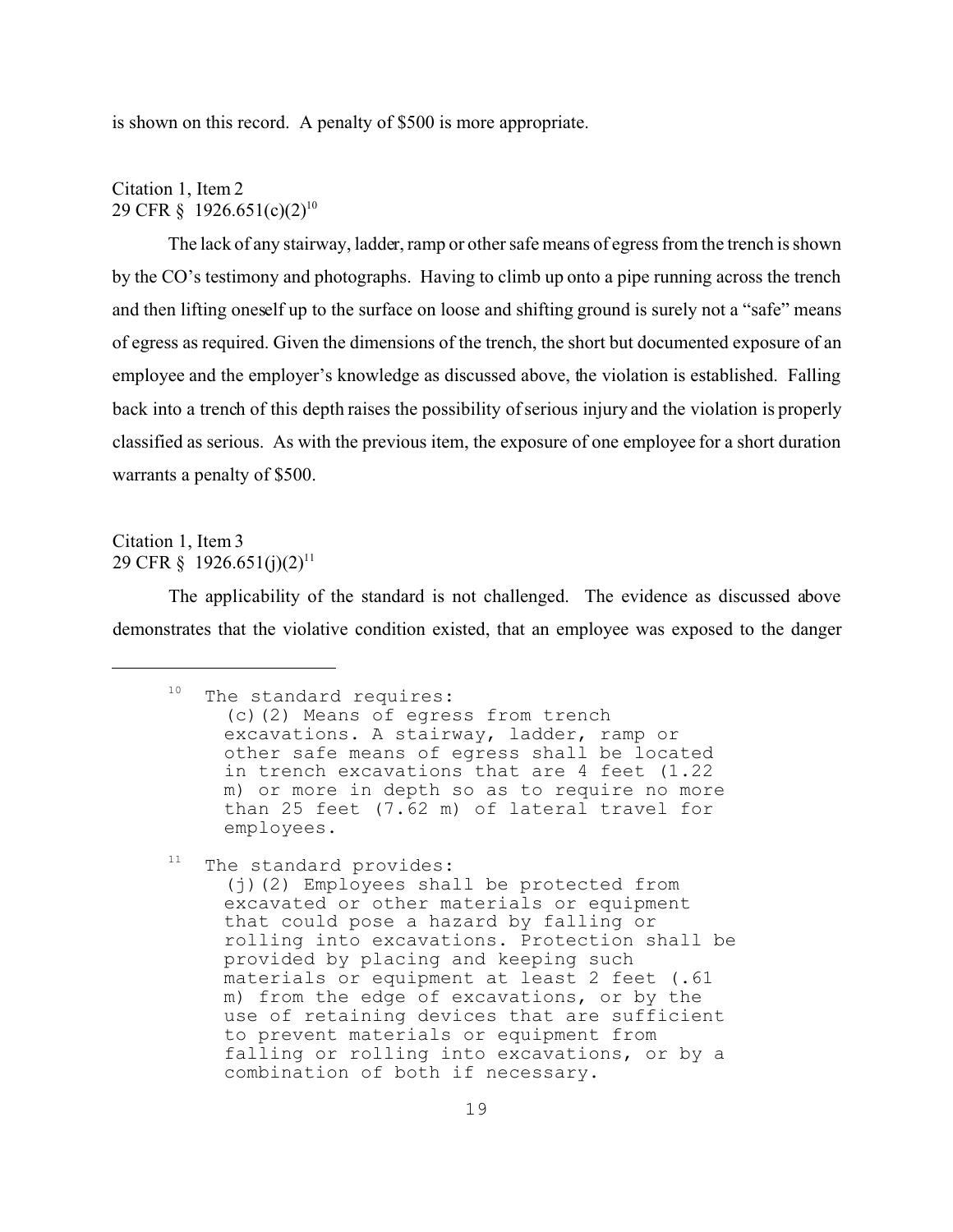created by the violative condition, and that Respondent knew or reasonably should have known of the violation. The item is thus affirmed.

Other than the presence of a piece of broken macadam near the edge of the trench, there is little evidence of the precise nature of the hazard to which the employee in the trench was exposed. The degree of injury from falling debris is, however, exacerbated by the lack of appropriate head protection. Being struck on the unprotected head by a piece of falling road surface poses the possibility of serious injury. The violation is thus found to be serious, and for the reasons preciously stated, the proposed penalty of \$500 is found to be appropriate.

# Citation 1 Item 3 29 CFR § 1926.651(k)(1)<sup>12</sup>

It is clear that the nature of the project, installing PVC pipe, would require an employee to enter the trench to align the pipe and cement it in place. It is also clear that this work triggered the requirement set forth in the cited standard that the trench's condition be appropriately inspected by a competent person.<sup>13</sup> The purpose of the cited standard is to have a reliable and knowledgeable

 $12$  The cited standard provides: (k)(1) Daily inspections of excavations, the adjacent areas, and protective systems shall be made by a competent person for evidence of a situation that could result in possible cave-ins, indications of failure of protective systems, hazardous atmospheres, or other hazardous conditions. An inspection shall be conducted by the competent person prior to the start of work and as needed throughout the shift. Inspections shall also be made after every rainstorm or other hazard increasing occurrence. These inspections are only required when employee exposure can be reasonably anticipated.

<sup>&</sup>lt;sup>13</sup> The term "competent person" is defined as one who is capable of identifying existing and predictable hazards in the surroundings, or working conditions which are unsanitary, hazardous, or dangerous to employees, and who has authorization to take prompt corrective measures to eliminate them. 29 CFR §1926.650(b).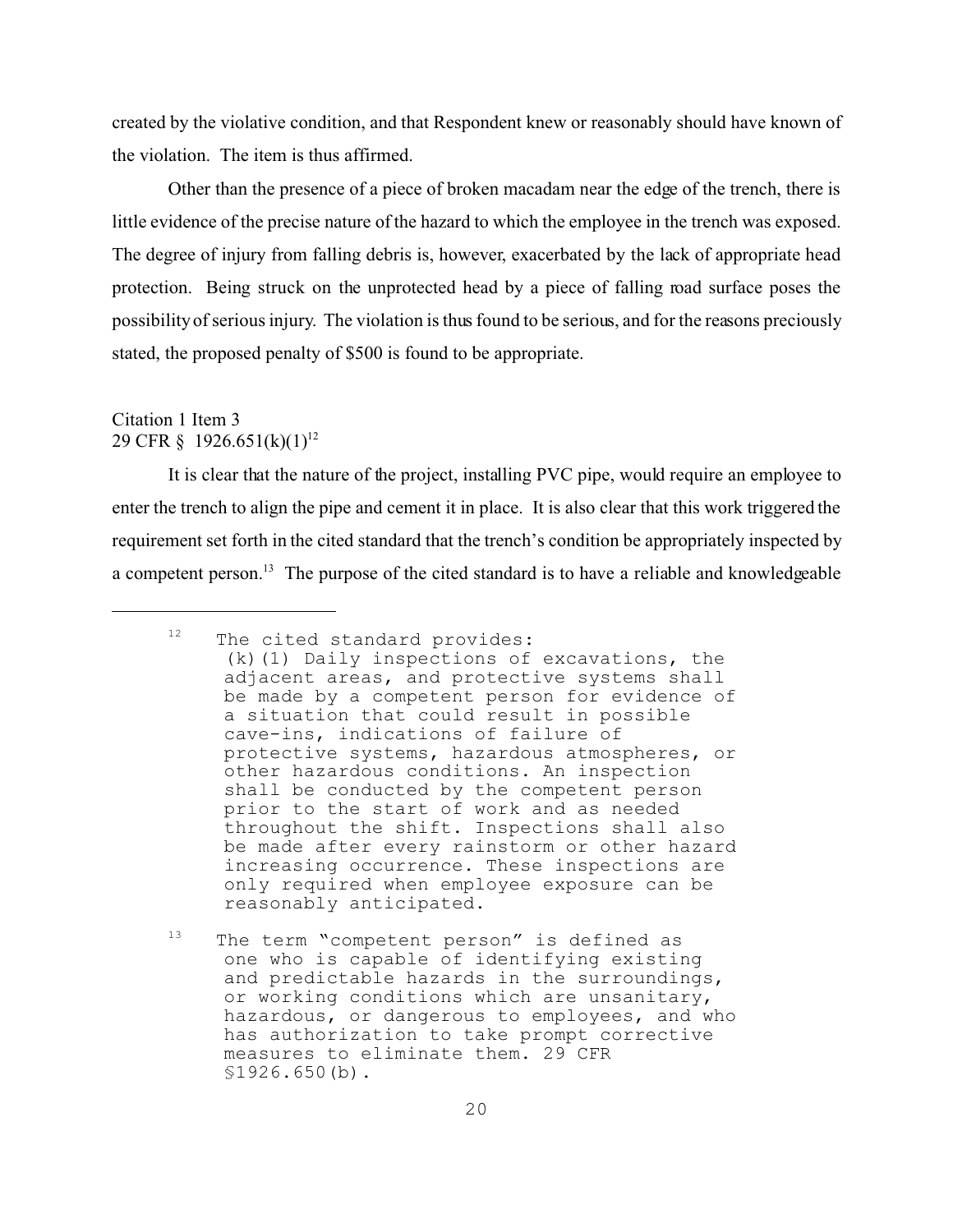person with the capacity to halt unsafe conditions inspect trenches before employees enter them as a human-based way to assure safety for those who must work in the excavation. Respondent maintains that the foreman was the competent person on the site when Respondent's President was not there. This argument is rejected since the evidence shows that the foreman was not empowered to promptly eliminate the violation he witnessed. Here, clearly, the employee entering the excavation did not have someone competent empowered to protect him, even from his own foolishness. Failure to give the on-site supervisor enough authority to carry out safety requirements means there is no competent person, within the meaning of the standard, present. In the absence of such a person at the site, the final defense against possible trench collapse was thus lost. The violation is established. Trench collapse presents a serious hazard, and, for the reasons discussed above, a penalty of \$500 is appropriate.

#### *Findings of Fact*

All findings of fact necessary for a determination of all relevant issues have been made above. Fed. R. Civ. P. 52(a). All proposed findings of fact and conclusions oflaw inconsistent with this decision are hereby denied.

## *Conclusions of Law*

1. Respondent was, at all times pertinent hereto, an employer within the meaning of section 3(5) of the Occupational Safety and Health Act of 1970, 29 U. S. C. § § 651 - 678 (1970).

2. The Occupational Safety and Health Review Commission has jurisdiction over the parties and the subject matter.

3. Respondent was in willful violation of 29 CFR  $\S$  1926.652(a)(1) as alleged in Citation 2, Item 1. A penalty of \$63,000.00 is appropriate.

4. Respondent was in violation of 29 CFR  $\S$  1926.100(a) as alleged in Citation 1, Item 1. The violation was serious within the meaning of the Act. A penalty of